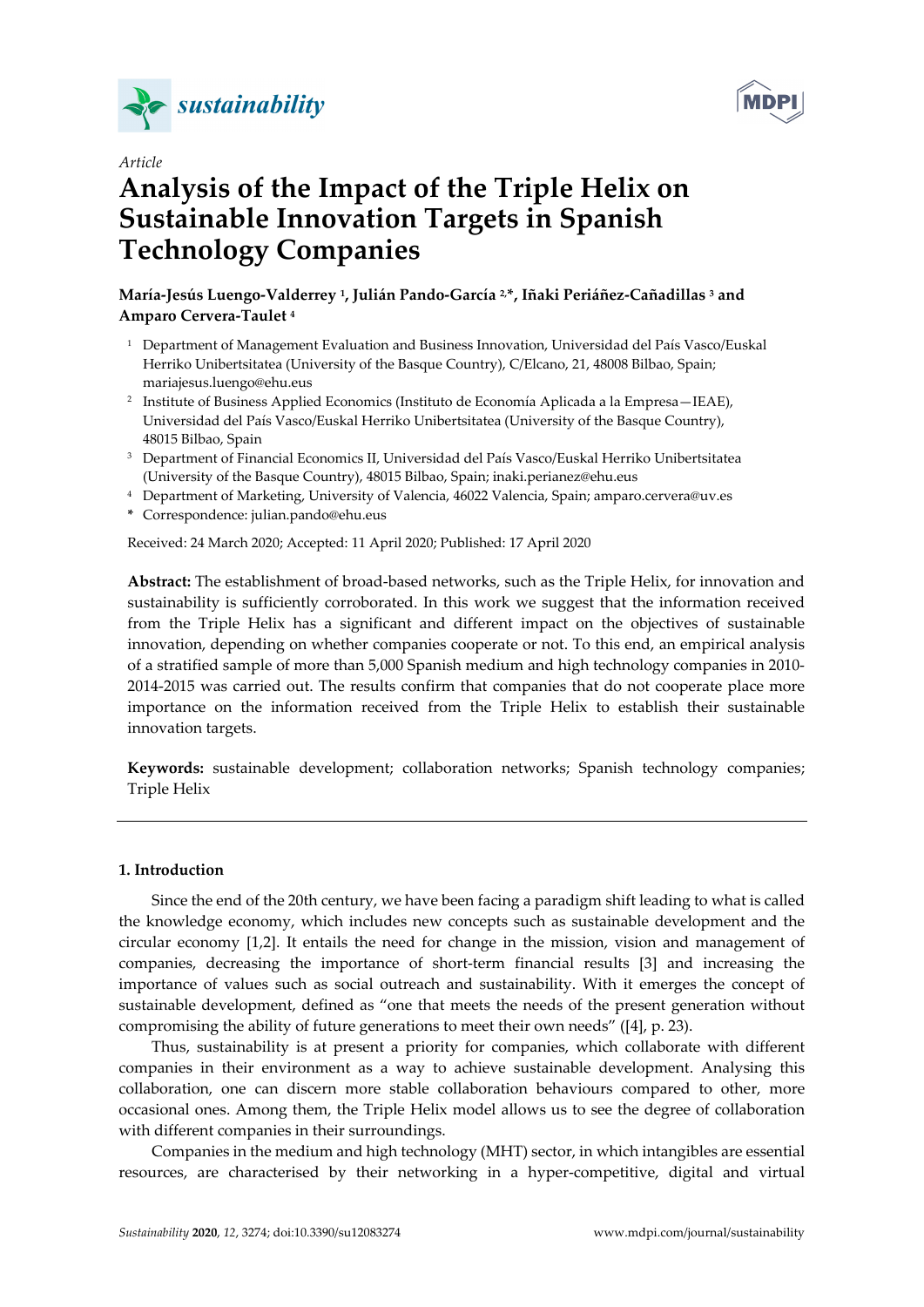environment [5]. They legitimise their continuity and sustainability by including innovation targets that contribute to various domains of territorial sustainability.

In addition to adequate human resources, seizing opportunities requires that the institutional and higher education frameworks adapt to the new context by adopting and assimilating technologies for creative use, thus leading companies to internationally competitive products and services [6].

In this sense, the main objective of this study is to analyse the influence that belonging to consolidated collaboration networks has on the priorities of companies when setting sustainability objectives. Furthermore, it aims to examine whether their behaviour is different in times of crisis and economic growth.

In order to determine to what extent the information received from the networks they operate with is taken into account when setting the objectives of sustainable innovation, a multivariate analysis is carried out.

The objective of this multivariable analysis is to assess, firstly, the degree of involvement of MHT companies' innovation activities in relation to sustainability, taking into account whether or not they have cooperated with other entities, as well as the scope of the innovation targets of MHT companies; secondly, the scope of the innovation targets of MHT companies; thirdly, the impact of the participation in collaboration networks on the scope of the innovation targets for sustainability, which was measured by the importance given to the information received from the Triple Helix components; and fourthly, the traceability of the results in two phases: economic crisis (year 2010) and economic stability (years 2014 and 2015).

To this end, a review is carried out on the importance of sustainability and innovation, with emphasis on the relevance of the Triple Helix model as a facilitating factor in sustainable innovation. The scope of the innovation targets and subsequent definition of the measurement and structural models are obtained; the latter study the causal relationship between the information obtained from the Triple Helix components and the innovation targets, which include the three dimensions of sustainable development. The results of these analyses provide the necessary material for the discussion and main conclusions of this work.

### **2. Materials and Methods**

The OECD (Organisation for Economic Co-operation and Development) defines competitiveness as "the degree to which a nation can, under free trade and fair market conditions, produce goods and services which meet the test of international markets, while simultaneously maintaining and expanding the real income of its people over the long-term" [6, p. 184].

Therefore, competitive advantage is no longer the exclusive preserve of companies [7]; experience tells us that there are nations that succeed and others that fail in international competition. Thus, the national dimension becomes a determining factor in an economy where technological competitiveness is sought collectively, through specialisation and concentration of effort.

In a session on the 2030 Agenda for Sustainable Development held on September 25, 2015 [8], the United Nations issued a resolution that sets forth 17 Sustainable Development Goals, covering the three dimensions of sustainable development: economic, social and environmental. This implies a general and universal commitment on the part of the states, which will mobilise the necessary resources for its implementation and expansion to all areas of society.

Understanding sustainable development as "the process capable of satisfying the needs of present generations without compromising the ability of future generations to satisfy theirs" [4, p. 23], the role that it plays in today's society seems clear, making the close link between economic development and a rational use of natural resources unavoidable. As a result, business and territorial competitiveness must be compatible with social well-being, environmental sustainability and the reduction of national imbalances [9], in such a way that national development must take into account the spatial dimension (from the local to the global scale), as well as the economic, social and environmental ones.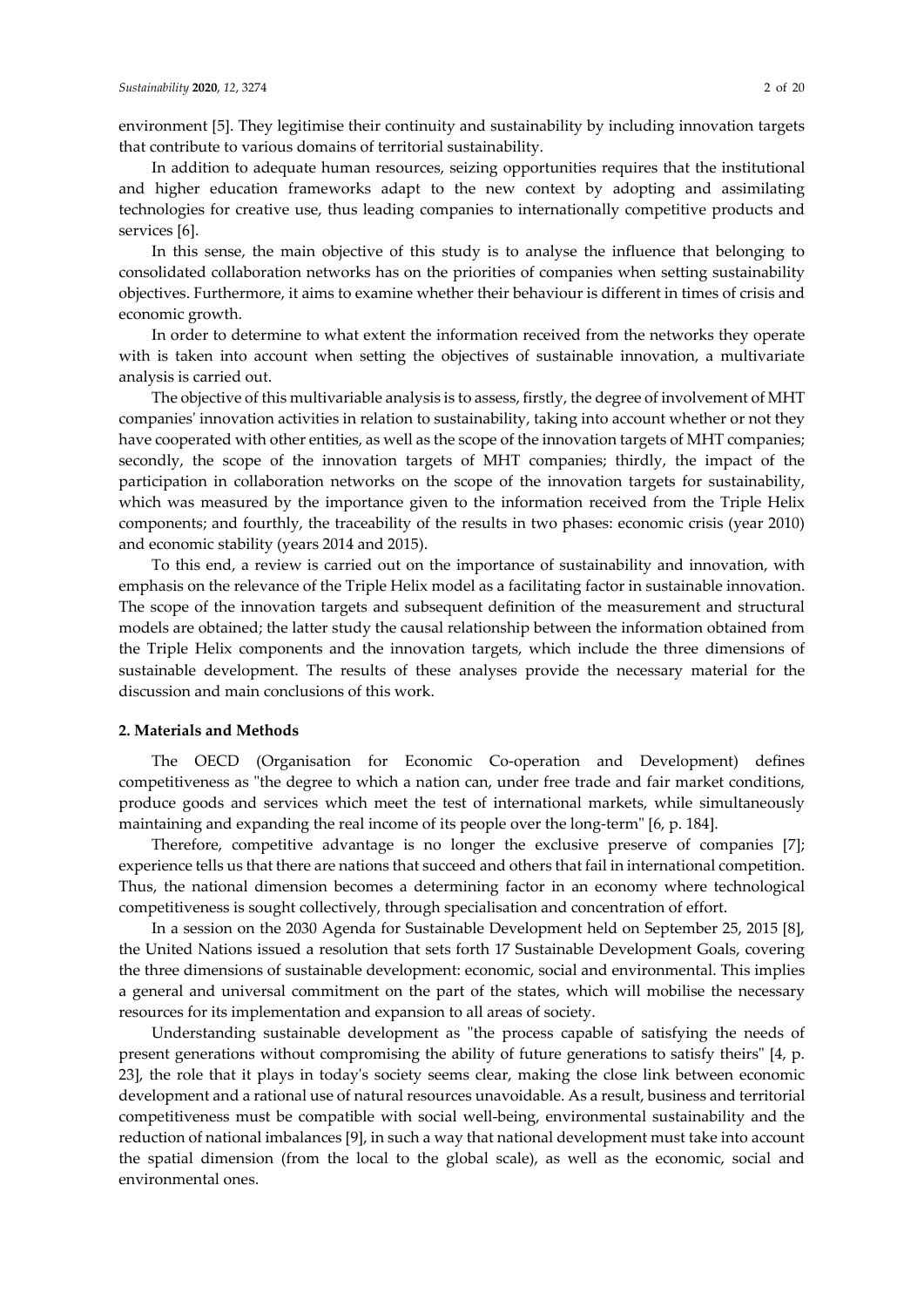All this entails innovation in the factors of the "national society system", with the subsequent changes in investment allocation and technological transformations, among others. These changes can be seen in all the existing definitions of sustainable development, since they all contain environmental, social and economic parameters [10] which intrinsically include essential issues such as employment, health, education, pollution control or resource use [11]. It follows that if development is to be sustainable, it must be conceived as "a multidimensional and intertemporal process in which the trilogy of equity, sustainability and competitiveness is based on ethical, cultural, social, economic, ecological and institutional principles" ([12], p. 7).

One of the most important and necessary sources for national competitive advantage and sustainability (sustainable competitive advantage) is knowledge; and, more specifically, the economic effects of the intelligent use of knowledge [11]. One of these uses is "innovation", since through it countries are getting richer and more competitive by being able to produce more, better and more economically. This concept has become so commonplace in all kinds of areas that the view has now consolidated that "at present a sustained innovation effort turns out to be a key factor in improving the competitiveness of companies and promoting development in the territories" [12]; it is therefore of vital importance in the sustainable development of any nation.

On the other hand, there are proven theories that show that innovation in companies is, to a large extent, the fruit of the presence of a specific social, economic or cultural context in the region in which they are located. In fact, there are numerous studies [13,14] on competitive advantages of nations and regions or on the innovative environment and innovation networks that try to locate key factors external to the companies, but endemic to the nations where the innovation processes arise and take place.

These innovation processes are associated with environments in which relationships, based on mutual trust [15], are the fundamental channel for the flow of information and knowledge, facilitating the establishment of networks of innovation and processes based on interactive learning [14].

It is also true that, in order to cope with globalisation, companies tend to establish more intense relationships with the local industrial and economic fabric, as well as to opt for specialisation, higher qualification of their employees and organisational flexibility.

All this requires the availability of advanced services in their environment; it also implies the need, for example, to establish networks or to be situated in specialised areas [1]. Reality shows that the establishment of broad-based networks for the development of innovation, involving all types of economic actors, is progressively increasing [16].

Furthermore, the fact that innovation development is increasingly oriented towards integrating basic and applied research into new business models and progress in social responsibility [17] leads to the overlapping of different socioeconomic actors: industry requesting research services; the university, a space that generates knowledge and provides basic and applied research services; and the government, an actor that facilitates the generation of collaborative relations between the university and business, through policies for the promotion and development of innovation [18]. In short, and as corroborated by a good number of studies carried out from different methodological points of view [19–23], it is necessary to establish Triple Helix networks that undertake research for innovation [24].

Spanish MHT companies are no stranger to this need for innovation and development in an environment in which the Triple Helix model is a facilitating agent, since they operate in an institutional context with pressure towards change in general and, at this time in particular, towards activities aimed at protecting the environment and the search for sustainability [25]; the latter must be specified in the adoption of criteria in the three dimensions of sustainable development (see Table 1).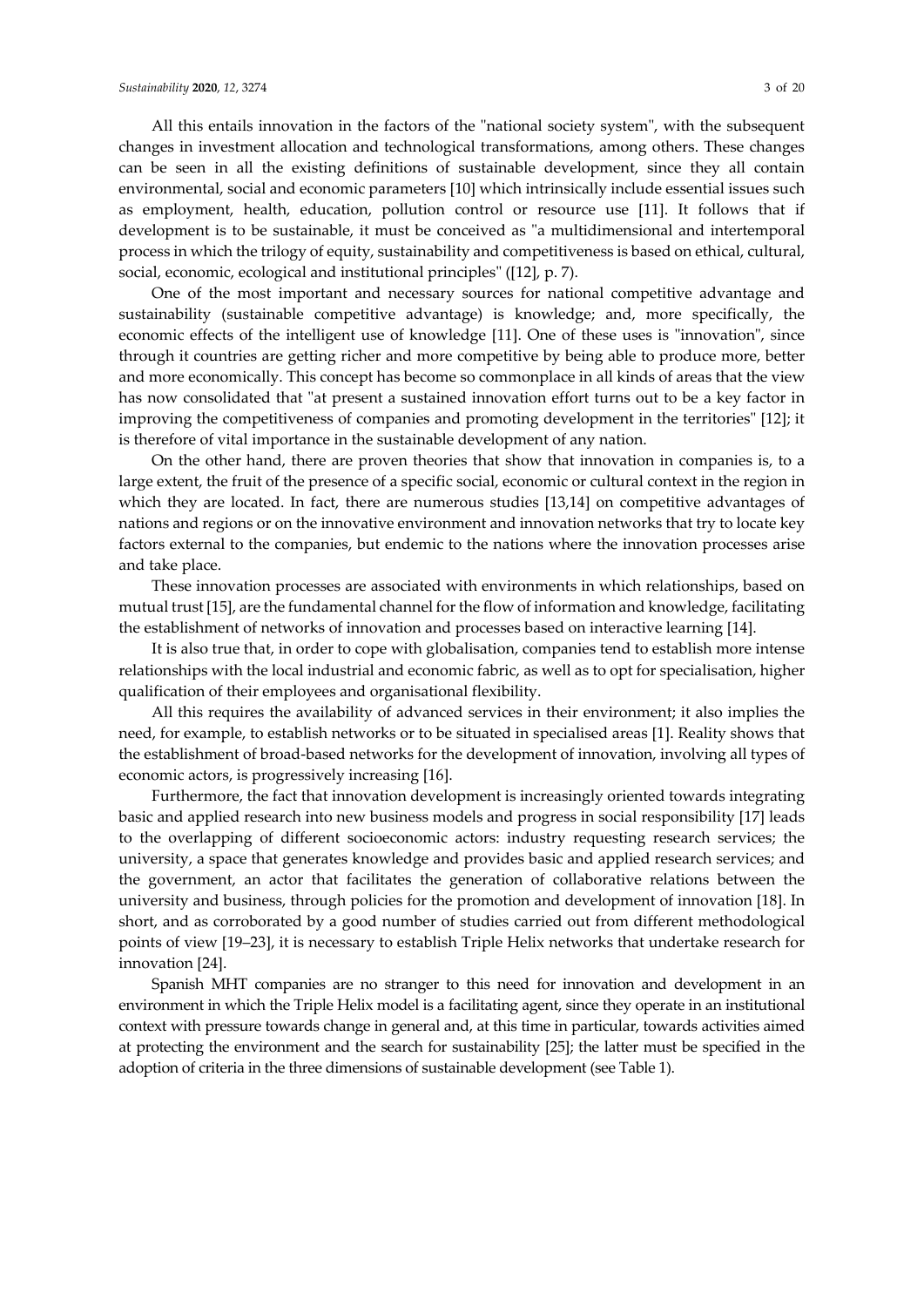| Economic                       | <b>Social</b>                | Environmental                 |
|--------------------------------|------------------------------|-------------------------------|
| Activity towards financially   |                              | Make the activity carried out |
| possible and profitable social | Mitigate its negative social | compatible with the           |
| and environmental              | impact and enhance the       | maintenance/improvement of    |
| sustainability                 | positive one (employees)     | ecosystems and biodiversity   |

**Table 1.** Dimensions of sustainable development.

The three dimensions, which the present work uses in order to classify the innovation targets for sustainability.

Fuente: Oñate, Pereira, Rodríguez, & Cachón [25]

#### *2.1. Triple Helix and Economic Sustainability*

During the first years of this century, sustainability science went through a process of broad discussion in the scientific community, making it possible for this issue to enter the political agenda. According to Trencher, it is academia that can lead this process for its crucial role in the fields of government and economy [26].

As an interdisciplinary research field, sustainability science seeks to pursue research that will provide the tools necessary to meet the challenges posed by environmental, social and economic change [27]. As Scalia, Barile, Saviano and Farioli [28] point out, sustainability objectives are achieved when the actors represented and integrated in the Triple Helix model (Figure 1) have adopted ethically engaged dynamic developing policies and actions on sustainability, climate change and industrial activities in a more explicit way [29].



Figure 1. The triple helix of sustainability [30].

The difficulty in analyzing sustainability problems from a single discipline leads difeerent authors [31] to study the phenomenon of sustainability and sustainable development based on the Triple Helix model, treating two main problems: (1) the unmet need to overcome the fragmentation of knowledge needed to address sustainability, and (2) the crucial need to strengthen the sciencepolicy-industry interface in order to co-create knowledge and solutions for sustainability [31]. By using the Triple Helix model for sustainability as a reference model, an ethically engaged interaction is created between the three dimensions of sustainability (environmental, social and economic), the three representative actors (science/university, politics/government and industry) and the three disciplinary domains (environmental, social and economic).

Some authors have referred to corporate responsibility as a key element in contributing to sustainability. Orecchini, Vitali and Valitutti [32], in particular, indicate that its importance lies not only in its central role in curbing the current situation, but above all in the role that companies have yet to play in the transition towards sustainability. For these authors, collaboration between industry and academia is essential in sustainability science [33]. The concept of corporate sustainability centred on that successful collaboration between companies and academics is a central aspect of sustainability [32].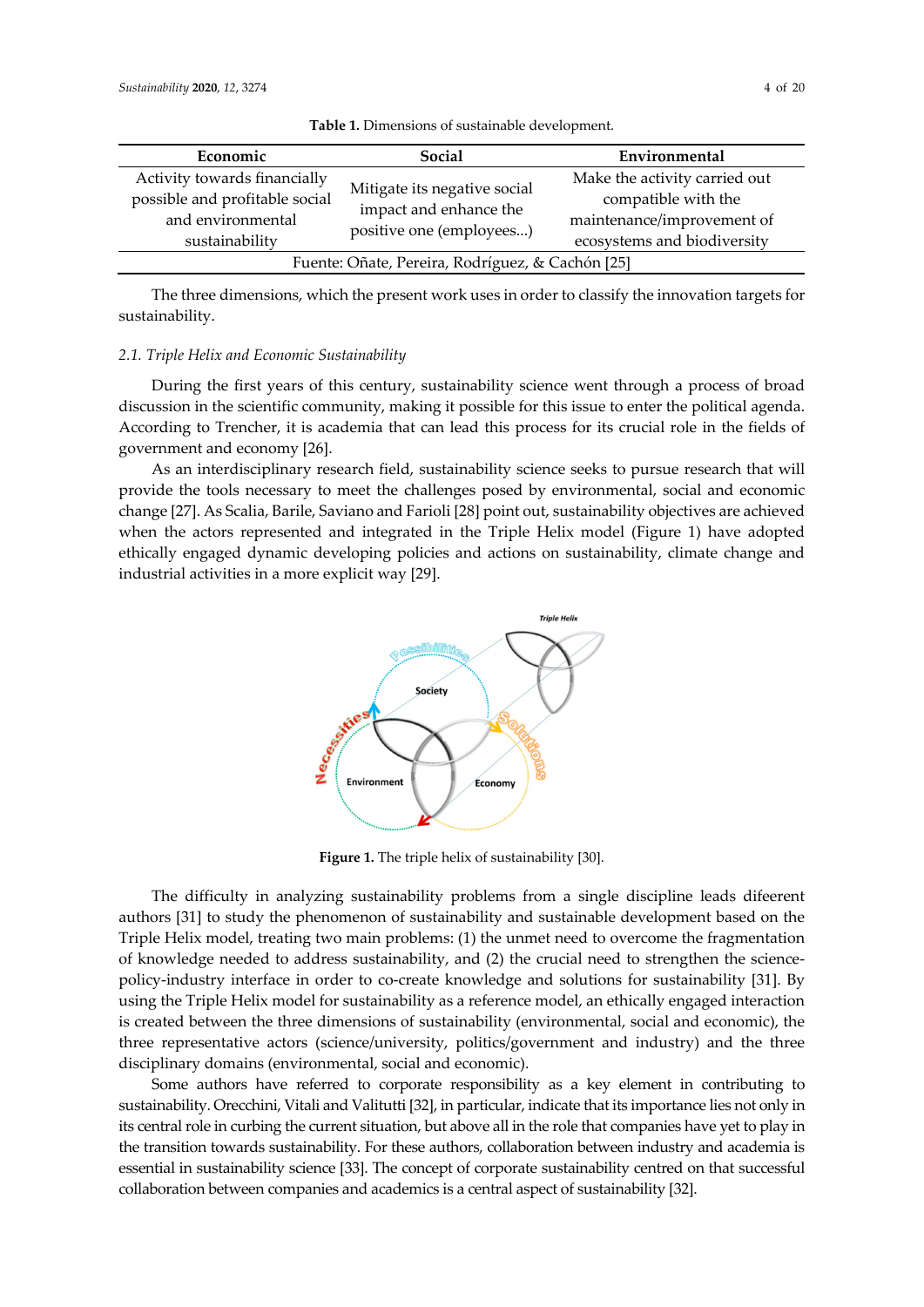Furthermore, some authors refer to the relationship between the Triple Helix model and the circular economy. Along this line, they have been analysing for some years how technological and economic development should be linked to a more sustainable production and consumption of resources in the future [34].

We therefore see that the Triple Helix model favours economic development [35]. Some contributions in this sense relate, for example, the Triple Helix with entrepreneurship [36] or with the concept of open innovation [37]. In both cases a positive effect of the Triple Helix on the entrepreneurial and economic ecosystem in general can be observed.

Based on the above, the following hypothesis is put forward:

## **H1**. *Triple Helix has a positive and significant impact on the economic innovation targets of companies.*

# *2.2. Triple Helix and Social Sustainability*

The Brundtand Report characterizes and defends the concept of sustainable development, establishing that equity, social justice and environmental conservation are its fundamental principles. In fact, 10 of the 17 Sustainable Development Goals (SDGs) relate to the social dimension [8], emphasising equity, social justice and a fair distribution of resources within and between generations. However, policies, industrial activities and education have mainly dealt with the environmental dimension, ignoring the social implications that this has, which may lead to contradictions between the goals established to achieve the SDGs. This vision forgets that environmental exploitation and degradation usually go hand in hand with asymmetrical situations of social justice, quality and equality [38].

Thus, the social dimension has been playing a secondary role [39,40], barely linked to the environmental dimension [41], when the fact is that in a world of finite natural resources, a more equitable distribution becomes essential, if the objective is that more and more people should have access to said resources. Overlooking the social dimension implies that institutions will not provide a response to society's requirements and will continue to focus on improving environmental policies. Therefore, a paradigm shift is required whereby society and social values take precedence over economic and efficiency criteria for the exploitation and management of resources [42,43]; where the social, economic and institutional sphere is based on distinctive elements of equity, participation, identity, cultural development and the empowerment of people [40,44]. In this way, the social dimension would become the starting point for developing and interpreting economic and environmental processes for sustainability, through socioenvironmental and socioeconomic indicators.

In the design, implementation and dissemination of social sustainability measures, the Triple Helix model of innovation can act as a facilitating agent for economic and social development, as corroborated by several studies [28,45], and set the foundations for rapid social development, when political and social agreements are established under principles of equity and transparency [46]. This is because the model is based on the establishment of medium- and long-term relationships of a reciprocal nature that promote innovations and cause transformations in how industry-universitygovernment perceive their environment and act in it [47]; when the three components are represented in the work group, trust and social impact are generated [48].

In turn, the Triple Helix proves its ability to contribute to social sustainability [35] when the components work on solutions—including social sciences and technologies—to issues raised by industry, society or public administrations [49]. This model promotes systemic, organisational and social innovations that include new social conventions and channels for interaction, which is why it is proposed as a strategy to increase social capital and close technological gaps [46].

Within this model for innovation, the role of the university as a generator of social trust [50,51] is relevant for sustainable development because it contributes social capital to the analytical centres of innovation where it produces innovative works [52] and generates a "social contract" of science in accordance with existing social and economic demands [47,53].

The social commitment of the university must be global [54], given that the global interconnection at the economic and social levels is increasing.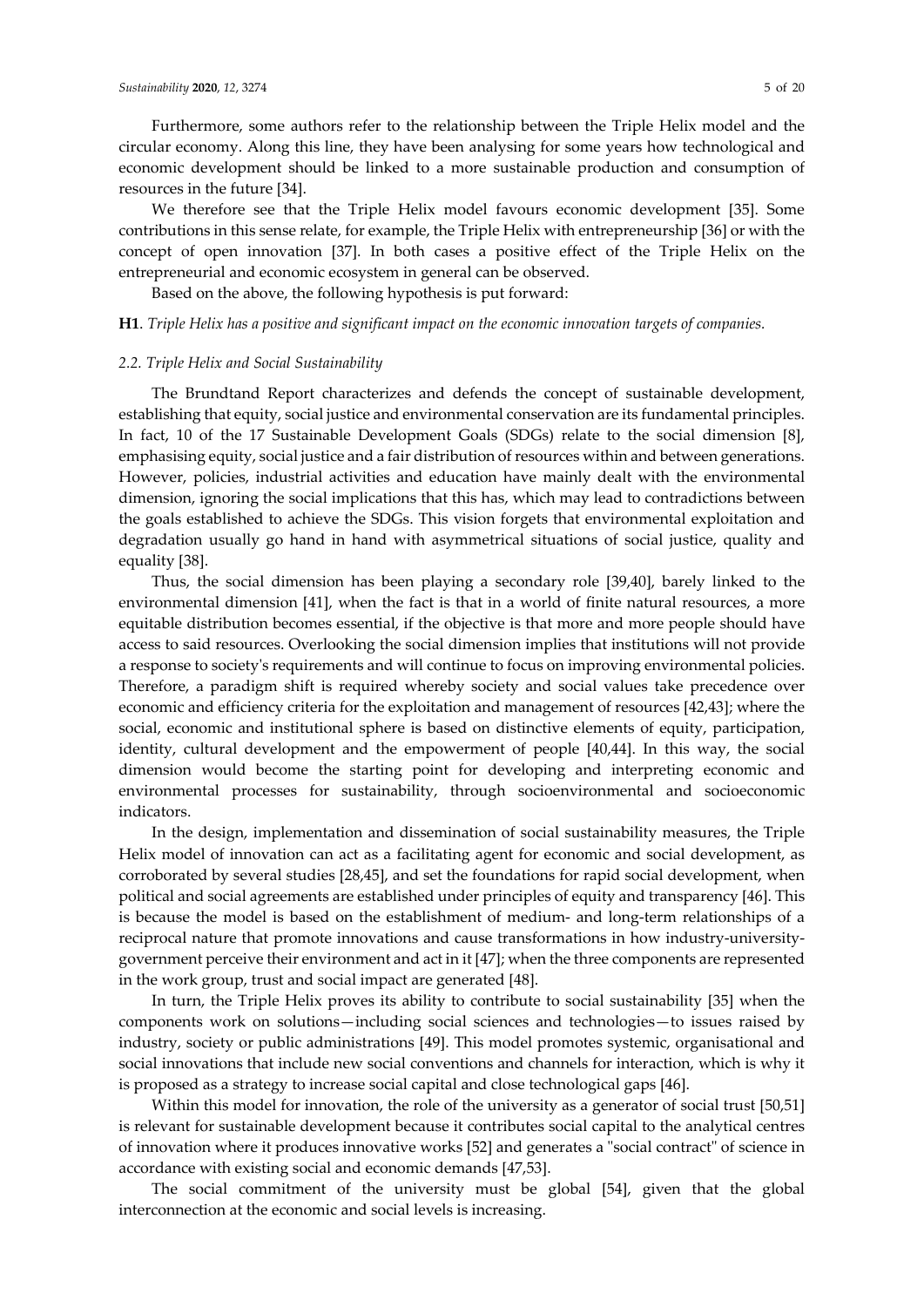Based on this literature review, the following hypothesis is proposed:

# **H2***. The Triple Helix has a positive and significant impact on the social innovation targets of companies.*

### *2.3. Triple Helix and Environmental Sustainability*

Within companies, environmental sustainability focuses at first on the prevention of pollution and then on the responsible management of resources in the production process, in order to reach the desirable stage of sustainable environmental development, in which the purpose of environmental care is fully and strongly rooted in the company's corporate and competitive strategy [55]. This transition requires a change from the current concept of economy to the concept of circular economy [56], understood as one that is "restorative and regenerative by design and aims to keep products, components, and materials at their highest utility and value at all times" ([57], p. 2).

This change in the economic paradigm faces resistance, not only from companies, but also from the markets and other economic actors, although the latter may also be part of the solution, when they all share the same vision of sustainability [58–60]. Pursuing this first path towards sustainability (environmental sustainability) and remaining there requires that innovation be oriented in this direction [61,62], a fact that has been studied and recognised by academia, industry and the government [63–65], the components of the Triple Helix model.

All this implies a new environment in which disruptive changes will take place, starting with the philosophy and values of a company and continuing with products and processes, aimed at creating and transferring environmental value, in addition to economic benefits [66–68]. In this way, innovation for environmental sustainability spreads throughout the company, taking deep root in its culture through, e.g., integrated environmental strategies and environmental management systems, until it becomes a strategic behaviour [69–71].

In this new culture of sustainable innovation, the Triple Helix model acts as a facilitating agent [72], since it perceives innovation as the result of a complex and dynamic process of experiences in science, technology, research and development, in which universities, companies and governments are integrated into an unlimited spiral of transfer and generation of knowledge and innovation [73].

Numerous studies on experiences in Triple Helix cooperation for innovation in environmental sustainability show that greater collaboration between actors belonging to the Triple Helix components results in a faster, more effective and efficient innovation process for environmental sustainability [74]. Examples include studies by Hjalmarsson [75] on renewable energies in the transport system in Stockholm; by Björklund and Gustafsson [76] on the distribution of municipal goods in Sweden and its environmental impact; on strategic energy activities in Swedish municipalities [77] and on factors influencing municipal climate and energy plans [78], among others.

The Triple Helix strategy is very useful for understanding how to minimise the impact of climate change on production and supplies—for example in the agrifood sector—and to organise a sustainable supply chain that is profitable in the long term [79].

Clearly, environmentally sustainable development critically depends on the voluntary efforts of companies to successfully implement environmental activities [80]. However, the performance obtained is significantly superior in terms of eco-innovation, i.e., in terms of economy, ecology and social development, when operating with Triple Helix rather than individually [70,81].

This is because in this model, companies meet their demands for technological development by approaching higher education institutions and research centres in order to obtain the technology and meet market demand. To this end, the government acts as facilitator of such interaction. Thus, it should be considered a dynamic and holistic process that assumes complex environmental, social, ethical and democratic attributes, until it becomes a place where the components are organised for the transformation and conservation of the environment.

In view of the above, the following hypothesis is put forward:

**H3***. Triple Helix has a positive and significant impact on the environmental innovation targets of companies.*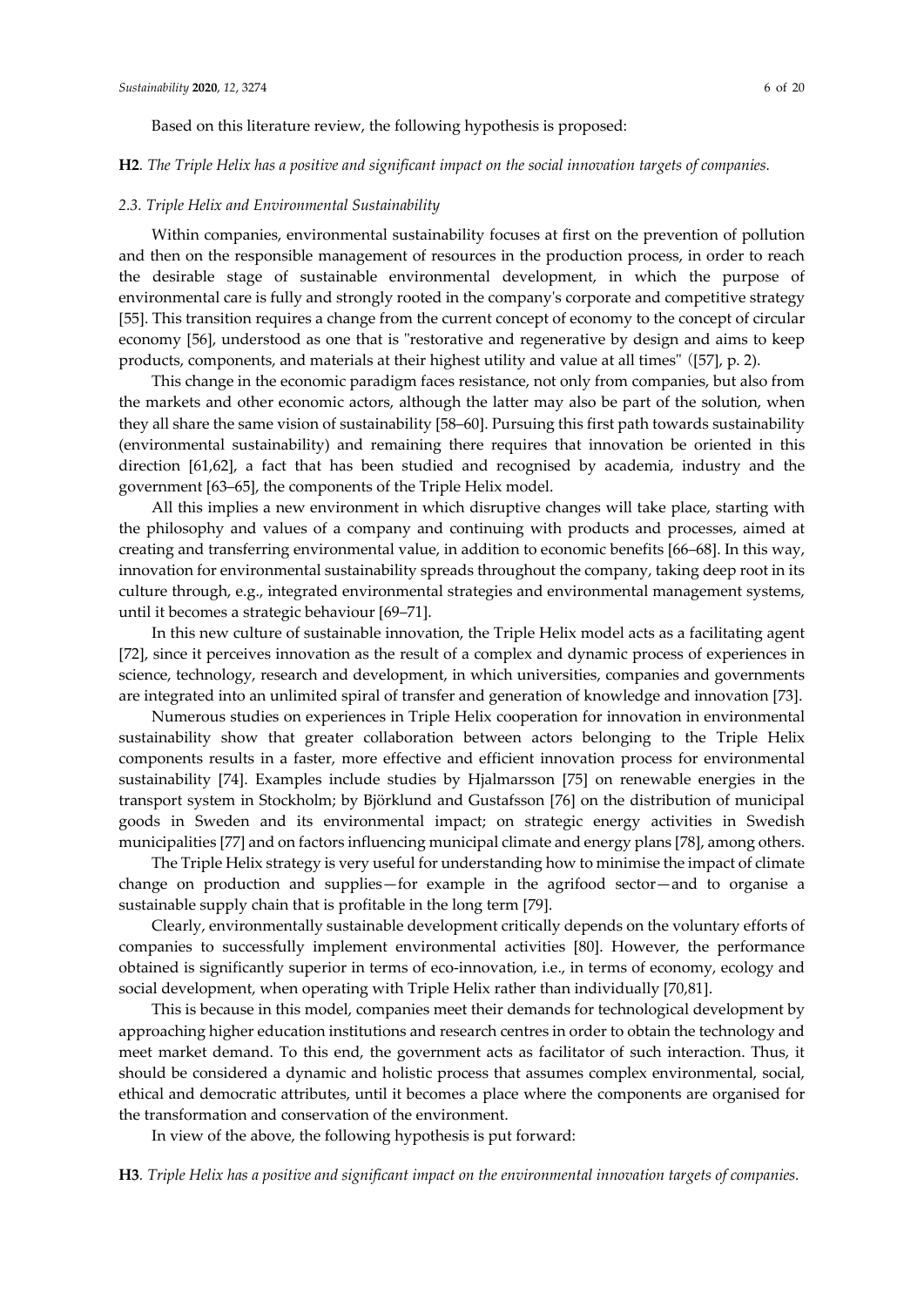## *2.4. Method*

The objective of the analysis is to express and evaluate the impact that the Triple Helix components have on the innovation targets for sustainability, as well as the dimensions of both constructs and their most significant variables. In order to obtain more accurate and easily comparable results, multivariate quantitative techniques were applied. In order to determine the components of the innovation target construct, a maximum likelihood exploratory factor analysis (EFA) was carried out, using the computer application SPSS 24.0.

Secondly, to find out the nature of the relationship between the constructs, a maximum likelihood confirmatory factor analysis (CFA) was carried out, using structural equation modelling (SEM) and the computer application AMOS 24.0.

Initially, an EFA was carried out to identify the number and composition of the underlying constructs, to explain the common variance of the set of variables analysed. This is because the EFA assumes that the observed variables are reflective measures of a certain number of common constructs or latent variables [82,83]. However, the EFA does not allow defining the incidence of each variable in the measurement of each construct nor the relations that can exist between the obtained constructs. To do this and to complete the verification of the reliability of the variables and constructs as well as their consistency, the CFA is used, since it allows us to define, among other things, the relationships between the constructs, which in turn will permit us to confirm or refute the hypotheses raised. In this sense, it can be said that the EFA is used to build the theory and the CFA to confirm it. Ferrando and Anguiano-Carrasco [84] define both analyses as the two poles of a continuum. For this reason, we begin with an EFA that builds the theory of the dimensions of the innovation objectives in sustainability. This is then confirmed, along with the relationships between these constructs and the Triple Helix construct, by means of a CFA.

Given the normality of the sample, the maximum likelihood method has been used in both cases, since it provides unbiased estimators. In other words, after extracting an infinite number of samples and recalculating the estimators, the average value of the estimators will be that of the total population. This method is efficient because if the standard deviation of the infinite samples is calculated, the lowest value will be obtained, compared to those resulting from applying other methods [85,86], and this value is invariant to changes of scale.

The data analysed have been taken from the items referring to the proposed hypothesis in the Spanish National Statistics Institute's (INE) innovation survey. This survey has been conducted each year since 1994 among randomly selected firms from all industries in the Centralised Companies Directory (Directorio Centralizado de Empresas - DIRCE). The companies are obliged to answer it and the sample is kept for 6 years, hence the choice of the years studied.

The study originally arose out of the OECD's interest in preparing and improving useful indicators for gathering and interpreting data on innovation since 1990. These indicators of innovation, as well as factors influencing the organisations´ capacity for innovation and performance (including government action), were followed by others in the field of business strategy and plans. Their innovation performance and profitability are published by EUROSTAT, the statistical office of the European Union in its Community Innovation Survey (CIS), which began gathering data in 1993 (in Spain in 1994).

The CIS provides the European Union with a stable framework for the analysis and presentation of overall and sector-specific data on innovation, allowing for comparisons between member states. It also meets all the essential criteria required of any questionnaire in terms of validity and reliability, making it an appropriate instrument for this study. This choice is due to the fact that, being a survey sent by a public body, it offers reassurance to the recipient, which results in greater sincerity in the responses and, consequently, in a high level of reliability. The effectiveness and speed of response avoids the bias that appears when there is no response within a certain and short period of time. A high response rate is obtained (over 96%). Moreover, the use of a methodology widely accepted at the European level gives it a strong consistency and facilitates the interpretation of results.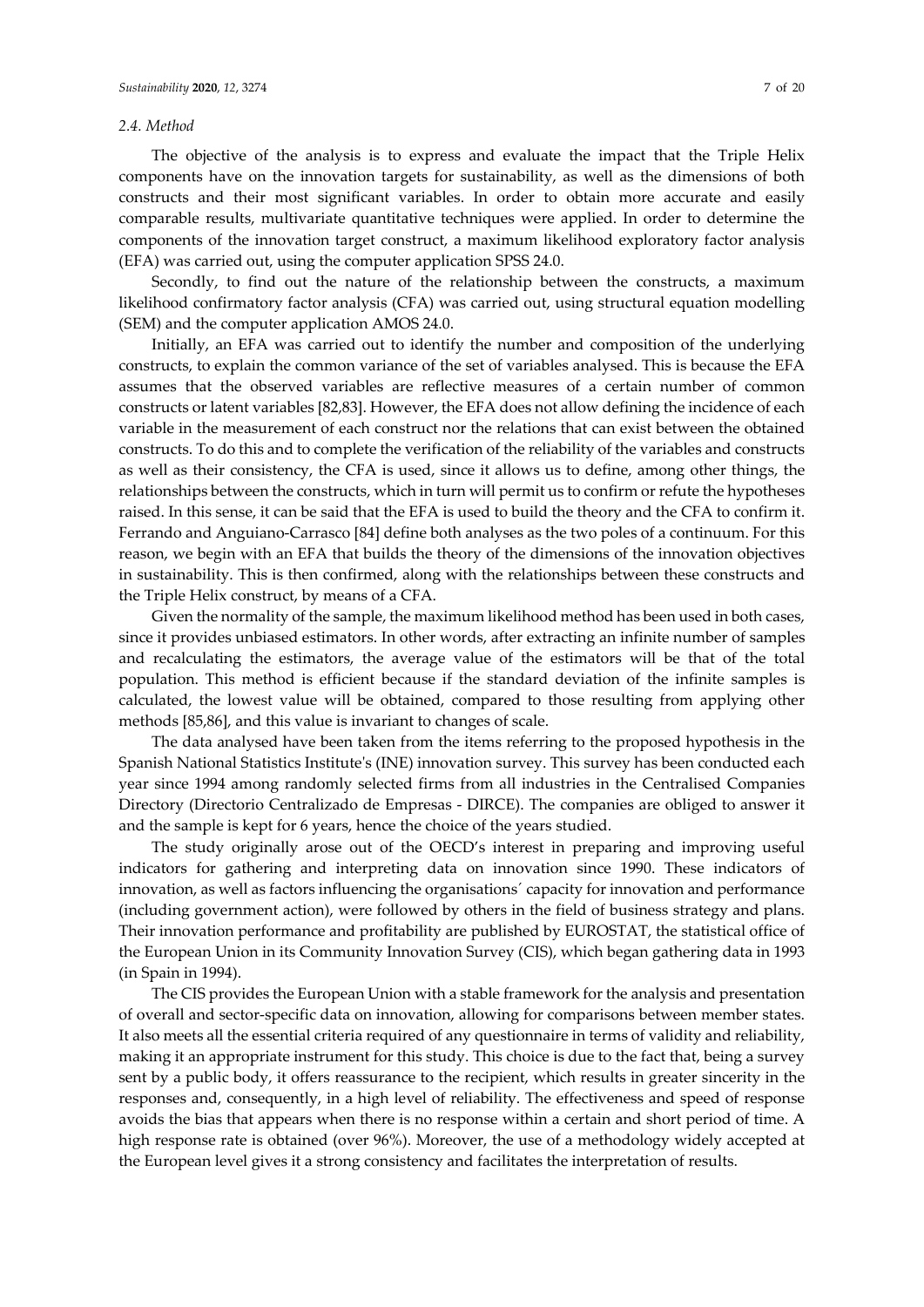In this particular case, the opinion of more than 5000 Spanish MHT companies was collected. Said sample—for a confidence level of 95%—offered a margin of error of 3.83% (in the worst case), making it feasible to apply the SEM model to a reliable analysis of covariance [85].

The aim was to demonstrate, furthermore, the consistency of the dimensions and the proposed model over time and in different economic situations. This is why the empirical study covers the year 2010—the hardest year of Spain's last economic crisis—and two years of confirmed economic stability, 2014 and 2015.

After reviewing the indicators of the innovation survey, the following indicators of innovation targets and the Triple Helix were identified (see Table 2):

| <b>Table 2.</b> Independent variables analysed.                                |  |  |  |  |  |  |
|--------------------------------------------------------------------------------|--|--|--|--|--|--|
| <b>Innovation Targets</b>                                                      |  |  |  |  |  |  |
| Less materials per unit produced (E6_H)                                        |  |  |  |  |  |  |
| Less energy per unit produced (E6_I)                                           |  |  |  |  |  |  |
| Lower labour costs per unit produced (E6_G)                                    |  |  |  |  |  |  |
| Increased production or service capacity (E6_F)                                |  |  |  |  |  |  |
| Greater flexibility (E6_E)                                                     |  |  |  |  |  |  |
| Compliance with environmental, health or safety regulatory requirements (E6_O) |  |  |  |  |  |  |
| Improving the health and safety of your employees (E6_N)                       |  |  |  |  |  |  |
| Lower environmental impact (E6_M)                                              |  |  |  |  |  |  |
| Increase in specialised employment (E6_K)                                      |  |  |  |  |  |  |
| Increase in total employment (E6_J)                                            |  |  |  |  |  |  |
| Job retention (E6_L)                                                           |  |  |  |  |  |  |
| Larger market share (E6_C)                                                     |  |  |  |  |  |  |
| Penetration of new markets (E6_B)                                              |  |  |  |  |  |  |
| Improved quality of goods or services (E6_D)                                   |  |  |  |  |  |  |
| Wider range of goods or services (E6)                                          |  |  |  |  |  |  |
| Information Extracted from the Triple Helix                                    |  |  |  |  |  |  |
| Suppliers of equipment, material, components or software (E4_A)                |  |  |  |  |  |  |
| Customers (E4_B)                                                               |  |  |  |  |  |  |
| Competitors or other companies in the same industry (E4_C)                     |  |  |  |  |  |  |
| Consultants, commercial laboratories or private R&D institutes (E4_D)          |  |  |  |  |  |  |
| Universities or other higher education institutions (E4_E)                     |  |  |  |  |  |  |
| Public research bodies (E4_F)                                                  |  |  |  |  |  |  |
| Technology centres (E4_G)                                                      |  |  |  |  |  |  |
| Conferences, trade fairs, exhibitions (E4_H)                                   |  |  |  |  |  |  |
| Scientific journals and commercial/technical publications (E4_I)               |  |  |  |  |  |  |
| Professional and sectoral associations (E4_J)                                  |  |  |  |  |  |  |

**Table 2.** Independent variables analysed**.**

In addition to the indicators, the companies that did or did not establish cooperative relations for innovation were identified, as well as the economic actors that were most valuable to them when it comes to cooperation (see Table 3):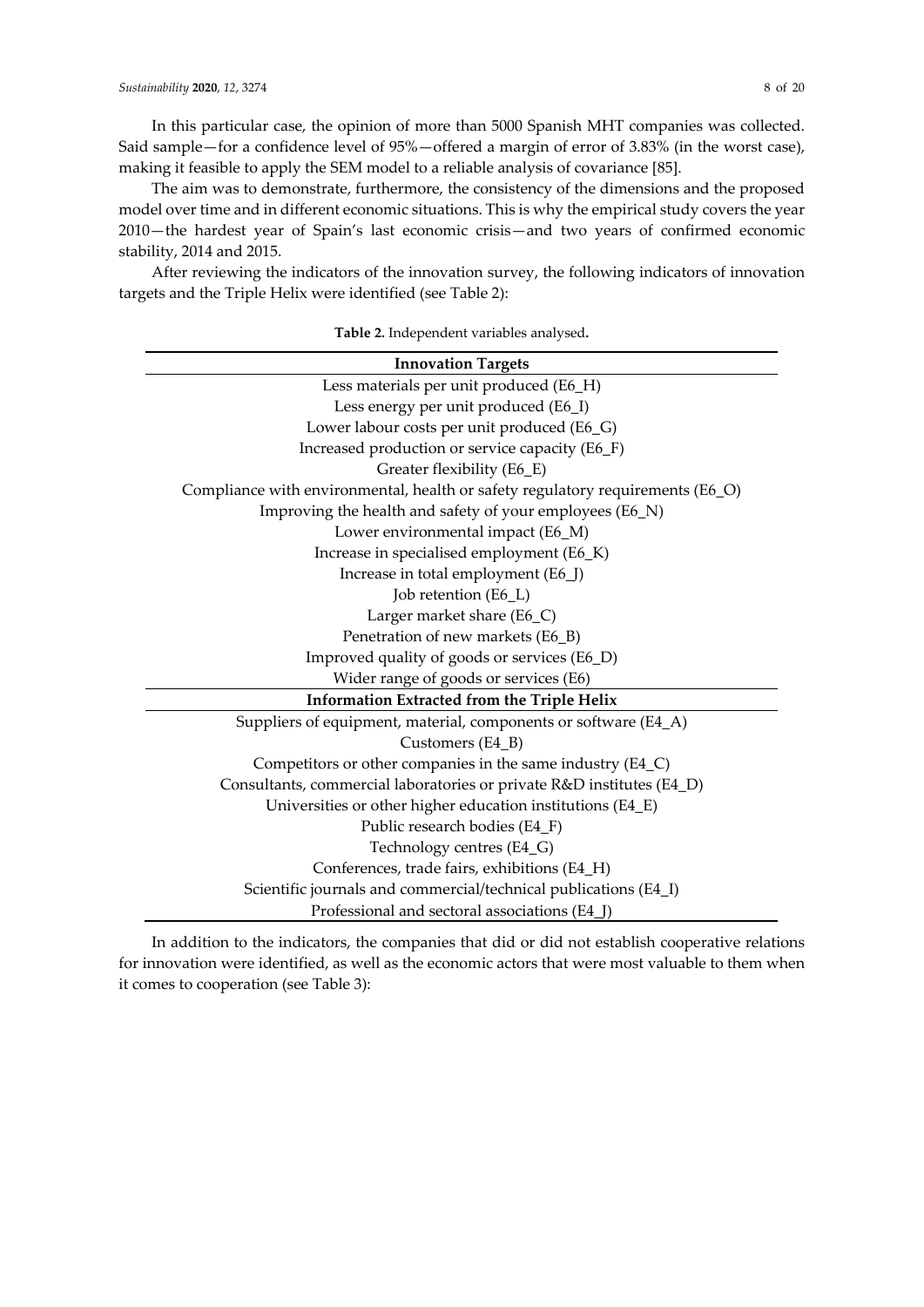|                                                              | 2010     | 2014   | 2015     |
|--------------------------------------------------------------|----------|--------|----------|
| Do not cooperate                                             | 56.95%   | 57.05% | 57.11%   |
| Cooperate with:                                              | 43.05%   | 42.95% | 42.89%   |
| Other companies in the same group                            | $7.65\%$ | 16.73% | 14.55%   |
| Suppliers of equipment, material, components or software     | 7.83%    | 9.96%  | 10.19%   |
| Clients                                                      | 13.51%   | 15.20% | 16.71%   |
| Competitors or other companies in the sector                 | $3.71\%$ | 1.75%  | 1.96%    |
| Consultants, commercial laboratories, private R&D institutes | $3.57\%$ | 9.51%  | $6.57\%$ |
| Universities or other higher education institutions          | 13.55%   | 4.13%  | 4.42%    |
| Public research bodies                                       | 5.86%    | 17.89% | 17.51%   |
| <b>Technology Centres</b>                                    | $9.62\%$ | 24.89% | 25.09%   |

**Table 3.** Level and actors of cooperation**.** 

The levels of cooperation were quite stable, but not the actors with whom these relationships are established: these, as can be seen, diverged significantly depending on the economic situation of the year studied.

All this led to studying both the dimensions in which companies group their innovation targets and the impact that the information received from the components of Triple Helix has on them components which are none other than the actors with whom they establish or can establish cooperative relationships.

# **3. Results**

The percentage of companies that established cooperative relations with other economic actors for innovation was between 6 and 7 points lower than those that did not; that is to say, they were more reluctant to cooperate than to work independently. This difference increased as economic stability became more consolidated, in such a way that the more economic stability there was, the less cooperative alliances were established. In turn, cooperation partners also varied depending on the economic environment.

Thus, with the exception of suppliers and customers, who maintained a more or less constant upward trend over time, the rest varied significantly. While in years of economic recession cooperation with group companies was among the least relevant, it more than doubled its importance in stable environments. The opposite happened with competitors, with whom survival alliances were established in years of crisis, to then be cut to half and become practically irrelevant when the economic situation improved. The same is true of universities, which went from taking 13.55% of cooperation agreements in 2010 to just over 4% in 2014 and 2015.

Finally, three actors whose behaviour was similar to that of the group companies, although with very different variations, were the consultancies, the public research bodies and the technology centres, whose cooperation levels were very low during the economic crisis of 2010. However, they increased markedly (in some cases tripled) in stable and recovered economic environments. Those who benefited most were the technology centres, followed by public research organisations and ending with consultants.

# *3.1. Exploratory Factorial Analysis of the Innovation Targets*

First, the Kaiser–Mayer–Olkin (KMO) test was carried out to measure sampling adequacy. It indicates that the variables measure common factors when it reaches values greater than 0.55. Our results show a KMO greater than 0.85 in all cases, and the Bartlett sphericity test shows a significance level of less than 0.05, making the EFA feasible.

The normal distribution and size of the sample recommend a maximum likelihood EFA with Varimax rotation and Kaiser normalisation [87], in order to know the structure of the latent variables that reveal the connection between the independent variables studied. In this case, it was a matter of determining the dimensions of the innovation targets, establishing their level of coincidence with the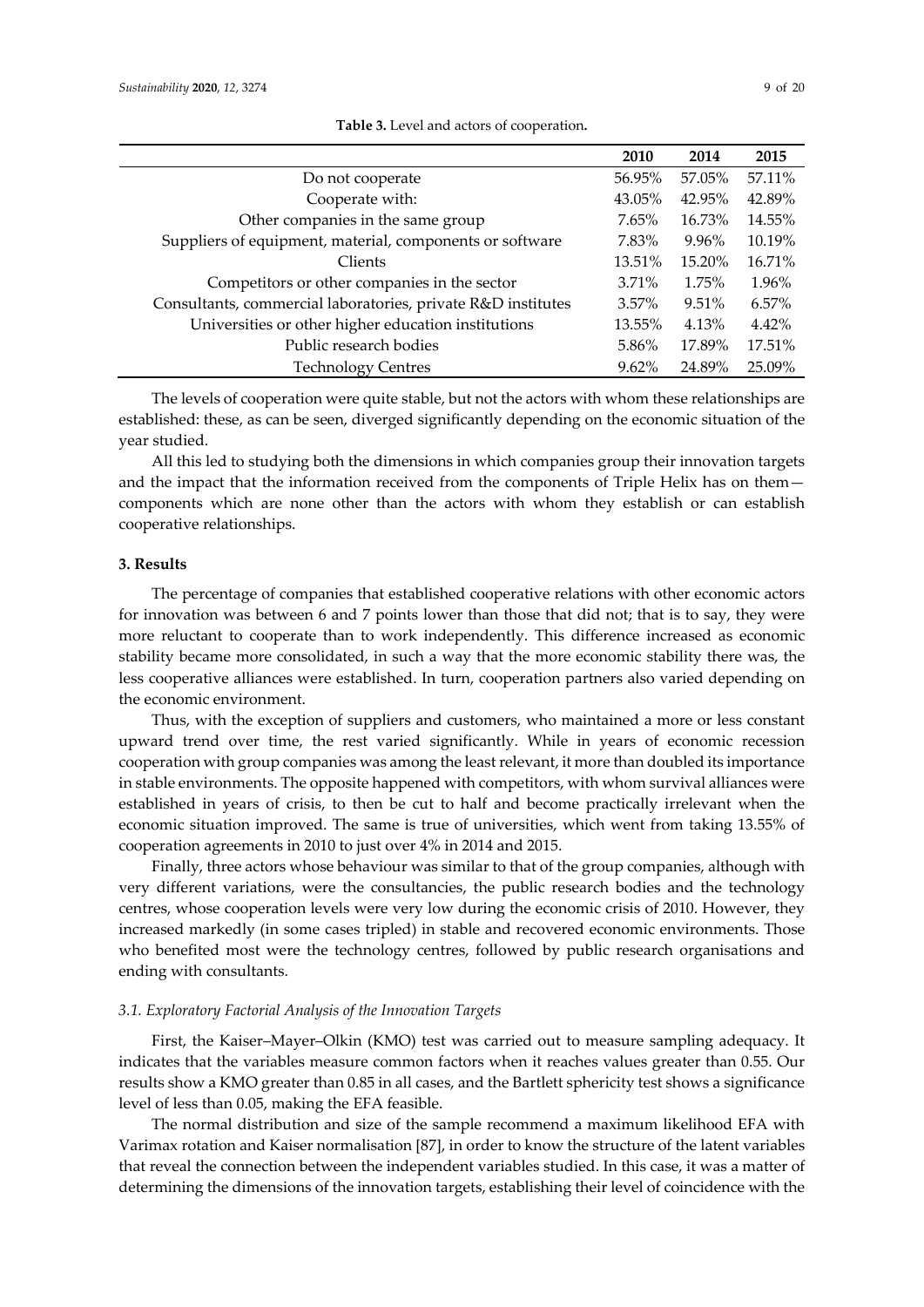dimensions of sustainable development, knowing their degree of importance in each year and group of companies and thus extracting the constructs for the subsequent Confirmatory Factor Analysis.

The analysis offered common results in all the years and groups of companies (cooperate and do not cooperate), in terms of the dimensions that were extracted (see Table 4) and that represented, in all cases, around 74% of the explained variance:

| <b>Economic Sustainability Objectives</b>                                      |  |  |  |  |  |  |
|--------------------------------------------------------------------------------|--|--|--|--|--|--|
| Fewer materials per unit produced (E6_H)                                       |  |  |  |  |  |  |
| Less energy per unit produced (E6_I)                                           |  |  |  |  |  |  |
| Lower labour costs per unit produced (E6_G)                                    |  |  |  |  |  |  |
| Greater production or service capacity (E6_F)                                  |  |  |  |  |  |  |
| Greater flexibility (E6_E)                                                     |  |  |  |  |  |  |
| <b>Environmental Sustainability Objectives</b>                                 |  |  |  |  |  |  |
| Compliance with environmental, health or safety regulatory requirements (E6_O) |  |  |  |  |  |  |
| Improving the health and safety of your employees $(E6_N)$                     |  |  |  |  |  |  |
| Lower environmental impact (E6_M)                                              |  |  |  |  |  |  |
| <b>Social Sustainability Objectives</b>                                        |  |  |  |  |  |  |
| Increase in specialised employment (E6_K)                                      |  |  |  |  |  |  |
| Increase in total employment (E6_J)                                            |  |  |  |  |  |  |
| Job retention (E6 L)                                                           |  |  |  |  |  |  |
| Greater market share (E6_C)                                                    |  |  |  |  |  |  |
| <b>Production Objectives</b>                                                   |  |  |  |  |  |  |
| Penetration of new markets (E6_B)                                              |  |  |  |  |  |  |
| Improved quality of goods or services (E6_D)                                   |  |  |  |  |  |  |
| Wider range of goods or services (E6)                                          |  |  |  |  |  |  |

In turn, the percentage of explained variance for each factor was also similar in all cases: between 42 and 45% for the first factor; between 11 and 13% for the second factor; about 10% for the third factor; and about 8% for the fourth factor. However, the importance that each factor has for the company, differed both according to whether the company cooperates or not and according to the year studied.

# 3.1.1. Cooperating Companies

In 2010—when the economic crisis hit the hardest—the priority factors were those that refer to the dimensions of sustainable development. The most important factor was the one that includes environmental sustainability objectives; the second factor or dimension referred to the objectives of economic sustainability; the third was that of social sustainability; and the fourth and last was the one that refers to production objectives.

In the years 2014 and 2015—of economic stability—these companies also prioritised the dimensions of sustainable development, although the order varied: first factor: economic objectives; second: environmental objectives; third: social objectives; and the fourth continued to be the factor that refers to production objectives.

# 3.1.2. Non-Cooperating Companies

In 2010, the first factor corresponded to the economic dimension; the second factor referred to the environmental dimension; the third factor comprised the production objectives; and the last factor referred to the social dimension.

In the years 2014 and 2015, the distribution was similar, differing only in that the second factor comprised the production targets and the third the environmental dimension.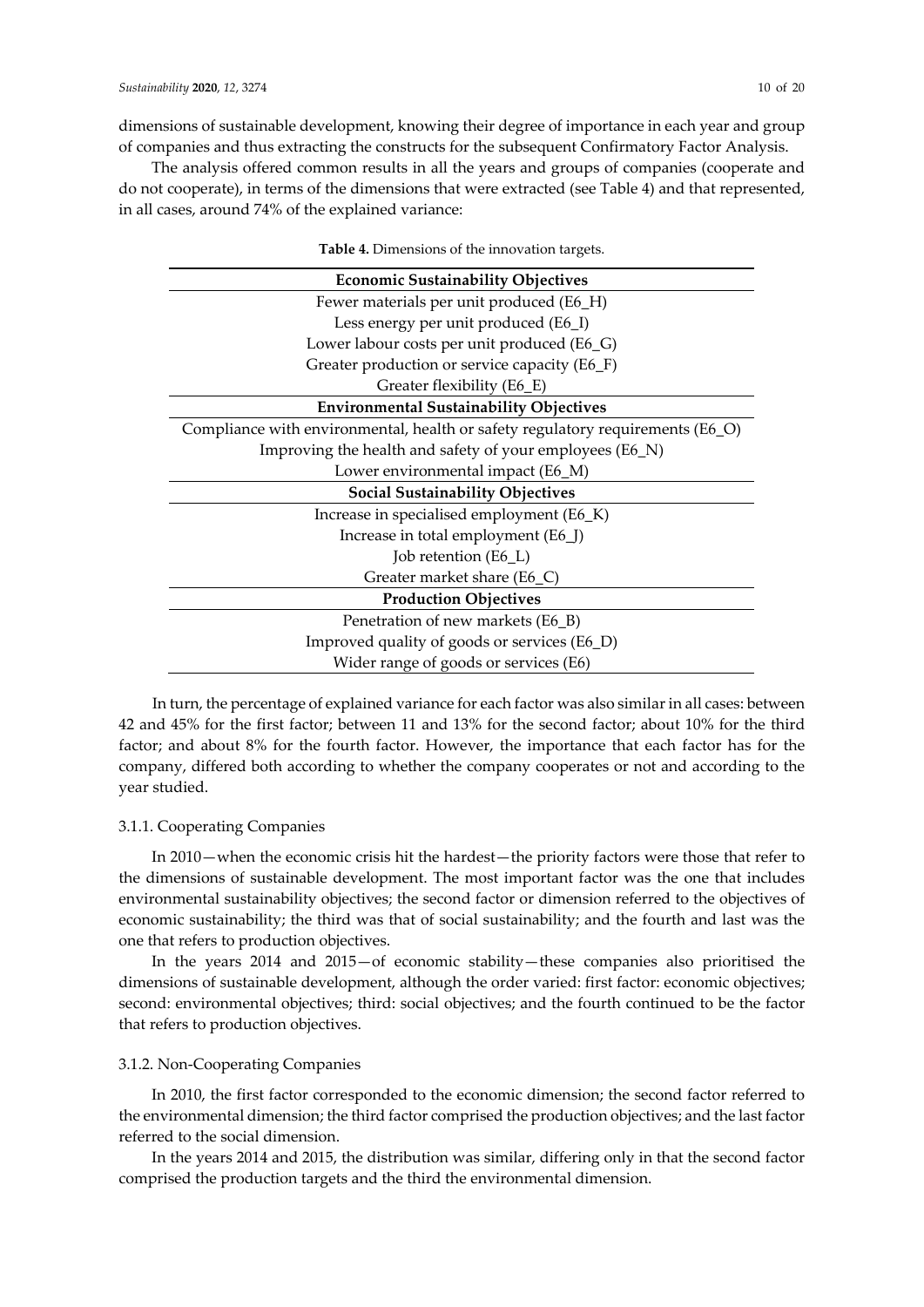Therefore, it can be seen that the companies grouped the innovation targets in four different dimensions, which were composed of the same variables. These correspond to the three dimensions of sustainable development; the fourth group variables of innovation targets focused on the product. Although the order varies, in all cases of cooperating companies the priority objectives were those of sustainable development and the last was the product-focused factor. However, non-cooperating companies gave more importance to the production targets.

Following this analysis, the internal consistency and reliability of the independent variables were verified using Cronbach's Alpha [88], with a result that ranged between 0.85 and 0.93 for all the variables, in all the cases studied. The analysis of the discrimination capacity of the variables—by means of the calculation of the homogeneity index—was in all cases lower than 0.2 [89]. This indicates that the results of the EFA are valid. However, this reliability analysis is not definitive; it must be verified by Confirmatory Factor Analysis (CFA) in order to ratify the dimensions obtained [85] and confirm or refute the hypotheses raised.

## *3.2. Triple Helix and the CFA Sustainability Innovation Targets*

The confirmatory factor analysis that is proposed, by year and type of company (cooperative or non-cooperative), seeks to know both the weight that each axis of the Triple Helix has on Spanish technology and the impact that this model has on innovation targets for sustainable development.

The SEM methodology of covariance analysis has been chosen because all constructs are reflective, and it analyses the causal relationships between variables [90]. As a consequence, this analysis is also called confirmatory [91]. The objective is to empirically explain the significant causal relationship of interdependence between constructs, to estimate structural parameters and to provide complete information about their validity, in order to represent the causal effect of the theoretical relationship [92]. For this, it is necessary that the independent variables (indicators) that form each construct are significantly correlated, a fact that occurs both in the innovation targets—product of the EFA — and in those that define the components of the Triple Helix. According to Bizquerra [93], the advantage of the model is to convert theoretical knowledge into empirical evidence.

To develop and validate the measurement and structural models, the following steps were taken [85,86]: 1. model specification; 2. its identification; 3. parameter estimation; and 4. evaluation and adjustment. Regarding the estimation of parameters, since the sample follows a normal distribution, the maximum likelihood method has been applied, which is the one that offers more accurate results in this type of samples.

#### *3.3. Measurement Model*

Regarding the identification and specification of the model, it is overidentified and recursive, so it is possible to continue with the revision of its standardised factor loadings for the measurement model and, if it is valid, for the structural model.

The evaluation of the parameters of the measurement model—or the weight of the independent variables in the latent variable or construct that they form—resulted in loadings significantly higher than 0.5 and critical values (CV) greater than 1.96, greatly exceeding the recommended minimum values. Consequently, we could continue with the analysis of the structural model.

The fact that the correlation between the constructs of the Triple Helix components was greater than 0.3 and less than 0.8 indicated that it was pertinent to propose a second degree construct (Triple Helix - THX); it was defined by the three latent variables mentioned, in order to subsequently establish the causal relationship between this construct and the constructs that include the innovation targets for sustainable development. However, the correlations between the constructs of innovation targets for sustainability did not reach the required minimum of 0.3 to propose a second-order construct that includes them and explains these objectives globally (see Figure 2).

The analysis of the structural model reinforced the results of the weights and critical coefficients of the independent variables. In turn, the critical weights and coefficients of the endogenous latent variables were significantly higher than 0.5 and 1.96, respectively (see Table 5).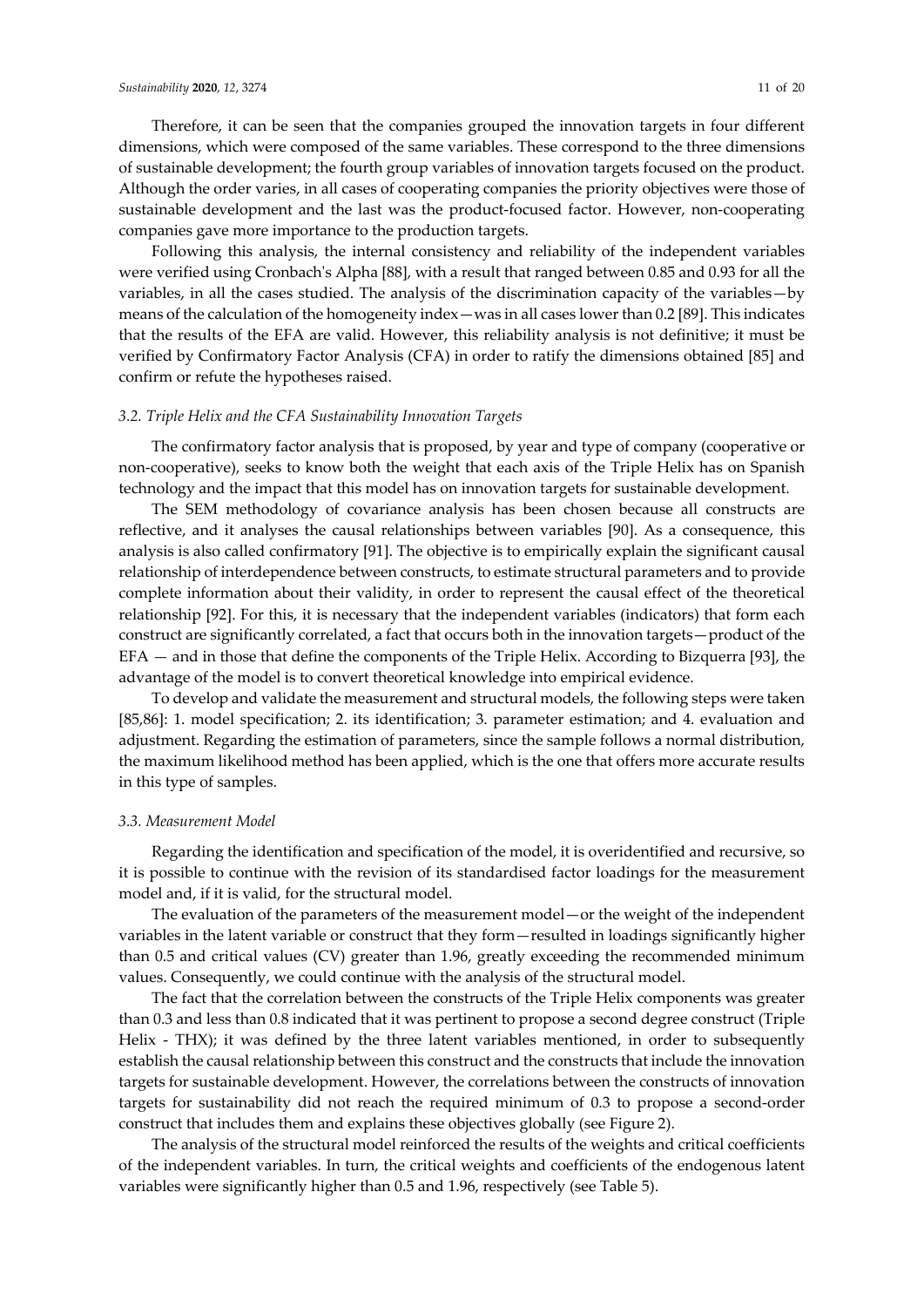

**Figure 2.** Measurement and Structural Model**.** 

**Table 5.** Validity and reliability of the independent and dependent explanatory variables**.** 

|                                |              |                   | <b>Establish Cooperative Relationships</b> |                        |      |                        |                   |                            | Do NOT Establish Cooperative Relationships |      |                             |       |       |       |
|--------------------------------|--------------|-------------------|--------------------------------------------|------------------------|------|------------------------|-------------------|----------------------------|--------------------------------------------|------|-----------------------------|-------|-------|-------|
|                                |              |                   |                                            | Standardised           |      | <b>Critical Values</b> |                   | <b>Standardised Factor</b> |                                            |      | <b>Critical Values (CV)</b> |       |       |       |
|                                |              |                   |                                            | <b>Factor Loadings</b> |      | (CV)                   |                   | Loadings                   |                                            |      |                             |       |       |       |
|                                |              |                   | 2010                                       | 2014<br>2015           |      |                        | 2014              | 2015                       | 2010                                       | 2014 | 2015                        | 2010  | 2014  | 2015  |
| <b>IND</b>                     | $\leftarrow$ | <b>TRHX</b>       | 0.71                                       | 0.60                   | 0.71 |                        |                   |                            | 0.72                                       | 0.82 | 0.81                        |       |       |       |
| <b>UNIV</b>                    | $\leftarrow$ | <b>TRHX</b>       | 0.95                                       | 0.82                   | 0.85 | 18.28                  | 12.81             | 16.64                      | 0.94                                       | 0.82 | 0.83                        | 31.91 | 22.07 | 16.64 |
| GOBR                           | $\leftarrow$ | <b>TRHX</b>       | 0.89                                       | 0.74                   | 0.70 | 20.18                  | 14.55             | 17.85                      | 0.90                                       | 0.67 | 0.67                        | 35.69 | 22.57 | 17.85 |
| E4                             | $\leftarrow$ | <b>IND</b>        | 0.60                                       | 0.63                   | 0.67 |                        |                   |                            | 0.64                                       | 0.65 | 0.64                        |       |       |       |
| E4 I                           | $\leftarrow$ | <b>IND</b>        | 0.60                                       | 0.55                   | 0.56 | 27.45                  | 31.30             | 28.92                      | 0.56                                       | 0.59 | 0.55                        | 46.99 | 32.68 | 31.56 |
| E4 H                           | $\lt$ -      | <b>IND</b>        | 0.57                                       | 0.51                   | 0.55 | 28.24                  | 33.06             | 30.63                      | 0.51                                       | 0.52 | 0.50                        | 48.71 | 31.26 | 33.31 |
| E <sub>4</sub> C               | $\leftarrow$ | <b>IND</b>        | 0.68                                       | 0.70                   | 0.69 | 20.24                  | 23.47             | 23.92                      | 0.71                                       | 0.72 | 0.74                        | 34.39 | 28.75 | 30.33 |
| E4 B                           | $\leftarrow$ | <b>IND</b>        | 0.72                                       | 0.74                   | 0.73 | 16.28                  | 19.91             | 19.31                      | 0.75                                       | 0.74 | 0.73                        | 29.68 | 29.91 | 26.55 |
| E4_A                           | $\leftarrow$ | <b>IND</b>        | 0.75                                       | 0.80                   | 0.80 | 15.36                  | 30.75             | 28.70                      | 0.79                                       | 0.77 | 0.79                        | 26.68 | 32.17 | 33.03 |
| E4 D                           | $\leftarrow$ | <b>UNIV</b>       | 0.55                                       | 0.58                   | 0.59 |                        |                   |                            | 0.60                                       | 0.71 | 0.70                        |       |       |       |
| E4 E                           | $\leftarrow$ | <b>UNIV</b>       | 0.60                                       | 0.74                   | 0.59 |                        | 20.41 17.88 17.33 |                            | 0.71                                       | 0.67 | 0.67                        | 38.72 | 31.81 | 26.36 |
| E4 F                           | $\leftarrow$ | <b>GOBR</b>       | 0.76                                       | 0.75                   | 0.77 |                        |                   |                            | 0.83                                       | 0.84 | 0.84                        |       |       |       |
| $E4_G$                         | $\leftarrow$ | <b>GOBR</b>       | 0.71                                       | 0.77                   | 0.74 | 26.60                  | 18.43 22.95       |                            | 0.79                                       | 0.86 | 0.88                        | 53.91 | 38.28 | 38.54 |
| $E6$ <sub><math>E</math></sub> | $\leftarrow$ | <b>ECON</b>       | 0.60                                       | 0.67                   | 0.68 |                        |                   |                            | 0.62                                       | 0.70 | 0.71                        |       |       |       |
| E6 F                           |              | <- ECON           | 0.62                                       | 0.68                   | 0.70 | 23.34                  | 29.68             | 30.27                      | 0.64                                       | 0.73 | 0.74                        | 38.50 | 85.06 | 38.55 |
| $E6_G$                         |              | <- ECON           | 0.76                                       | 0.80                   | 0.80 | 26.79                  | 32.69             | 32.18                      | 0.79                                       | 0.84 | 0.84                        | 44.68 | 38.36 | 41.54 |
| $E6$ <sub>H</sub>              | $\leftarrow$ | <b>ECON</b>       | 0.83                                       | 0.83                   | 0.83 | 28.33                  | 28.11             | 29.23                      | 0.86                                       | 0.86 | 0.83                        | 47.21 | 41.77 | 36.31 |
| $E6$ <sub>I</sub>              |              | <- ECON           | 0.82                                       | 0.81                   | 0.81 | 28.12                  | 27.63             | 28.64                      | 0.85                                       | 0.84 | 0.83                        | 46.90 | 42.45 | 36.08 |
| E <sub>6</sub> I               | $\leftarrow$ | <b>SOCI</b>       | 0.88                                       | 0.89                   | 0.89 |                        |                   |                            | 0.89                                       | 0.93 | 0.92                        |       |       |       |
| E6 K                           | $\leftarrow$ | <b>SOCI</b>       | 0.91                                       | 0.93                   | 0.92 | 45.68                  | 56.79             | 54.38                      | 0.94                                       | 0.94 | 0.96                        | 81.97 | 53.02 | 85.92 |
| $E6_L$                         | $\leftarrow$ | SOCI              | 0.64                                       | 0.69                   | 0.69 | 32.76                  | 37.74 37.26       |                            | 0.68                                       | 0.75 | 0.75                        | 55.77 | 38.39 | 52.69 |
| E6 M                           | $\leftarrow$ | <b>MEDB</b>       | 0.79                                       | 0.81                   | 0.82 |                        |                   |                            | 0.82                                       | 0.86 | 0.84                        |       |       |       |
| E6 N                           |              | $\leftarrow$ MEDB | 0.88                                       | 0.89                   | 0.89 | 44.98                  | 48.25             | 48.65                      | 0.89                                       | 0.91 | 0.91                        | 75.89 | 66.90 | 61.76 |
| E <sub>6</sub> O               |              | $\leftarrow$ MEDB | 0.90                                       | 0.91                   | 0.91 | 45.70                  | 50.07             | 49.90                      | 0.91                                       | 0.92 | 0.90                        | 76.96 | 68.19 | 61.57 |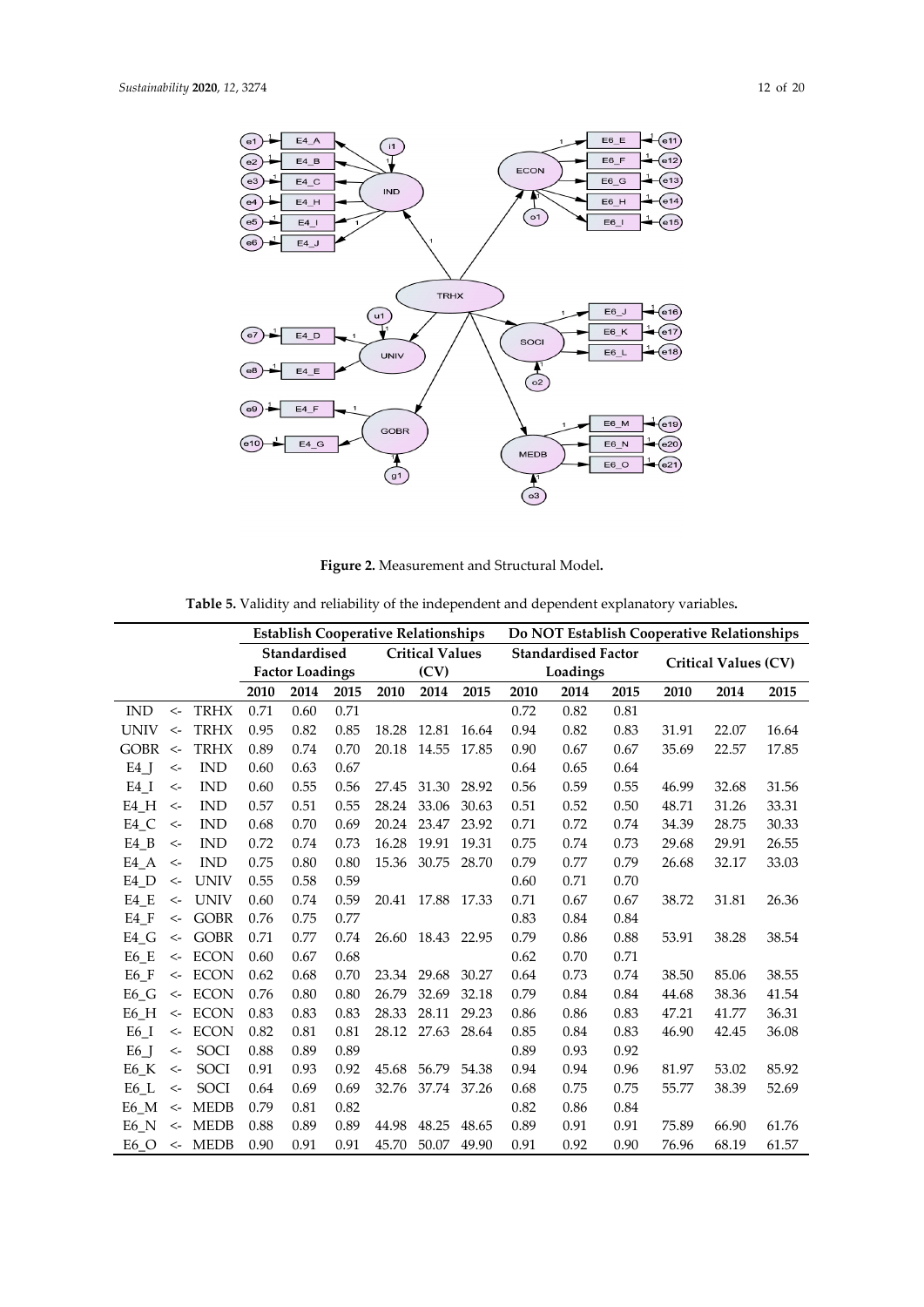The reliability of the indicators and constructs has been evaluated using the composite reliability coefficient [94], since it does not depend on the number of attributes associated with each concept. Its value exceeded 0.70 (recommended minimum) in all cases. Finally, as far as the structural model is concerned, the consistency of constructs has been examined through the average variance extracted (AVE), with results above 0.50 for all of them [95,96]. These results indicate that the CFA is valid and the adjustment of the structural model can be used (see Table 6).

Once the reliability of indicators and constructs and the consistency of the model had been tested, the use of the explanatory variables of each construct resulted in the Industry Component of the Triple Helix: in all cases, the variables with the greatest weight—therefore those that best represented the construct—were suppliers, customers and competitors, with very similar values between them and always between almost 0.70 and 0.80. In the case of the University Component of the Triple Helix, the variable that best reflected this component was the University, with values between 0.60 and just over 0.70. It was stronger among companies that do not cooperate. In relation to the Government Component of the Triple Helix, the weight of the variables in the construct was very similar, in all cases. The weight of the indicators became more evident among the companies that do not cooperate. For the next variable, the economic objective of sustainable development, three variables with the same trend and very similar loadings could be seen, with a homogeneous trend over time and taking slightly higher values among those companies who do not cooperate, although in all cases they obtained values higher than 0.8. These objectives were, per unit produced: using fewer materials; consuming less energy and lowering labour costs. The increase in specialised employment was the prevailing indicator, with values greater than 0.9, in all cases, for the social objective of sustainable development. The increase in total employment followed closely behind, with values between 0.89 and just over 0.9. The variable maintenance of employment had much less weight; however, if we disregard it, the fit of the model worsens. Finally, the environmental objective of sustainable development: the variable that explained, almost by itself, this construct was the compliance with regulatory requirements, with values greater than 0.9 in all cases. The variables, improvement of the health and safety of people and reduction of the environmental impact followed closely behind, with values higher than 0.8 and sometimes 0.9.

In summary, all the proposed constructs are composed of variables with important standardised loadings, which points to the robustness and validity of the measurement model.

Regarding the second-order construct, the results showed important factor loads of the latent variables that compose it.

The most important and explanatory variable was the University, which lost weight in years of economic stability and approached unity in years of crisis environments; the second most important variable was the Government component, with a behaviour similar to that of the University, with values ranging from around 0.9 in 2010 to 0.70 in 2014 and 2015. Less important was the Industry component, with values between 0.6 and 0.8, which were stable among the companies that cooperated and improved significantly once the crisis was overcome, in the case of companies that did not cooperate.

# *3.4. Structural Model*

This model is made up of 21 indicators and 7 latent variables (Figure 2). Of the latter, those that form the first-order constructs referring to the Triple Helix are the explanatory variables of the second-order construct. To analyse the model's goodness of fit, the Chi-square test was used  $(\chi^2)$ , but since this index is very sensitive to the size of the sample, other absolute indexes such as the RMR and the RMSEA were analysed. Likewise, the relative index CFI was used, which takes into account the size of the sample [97].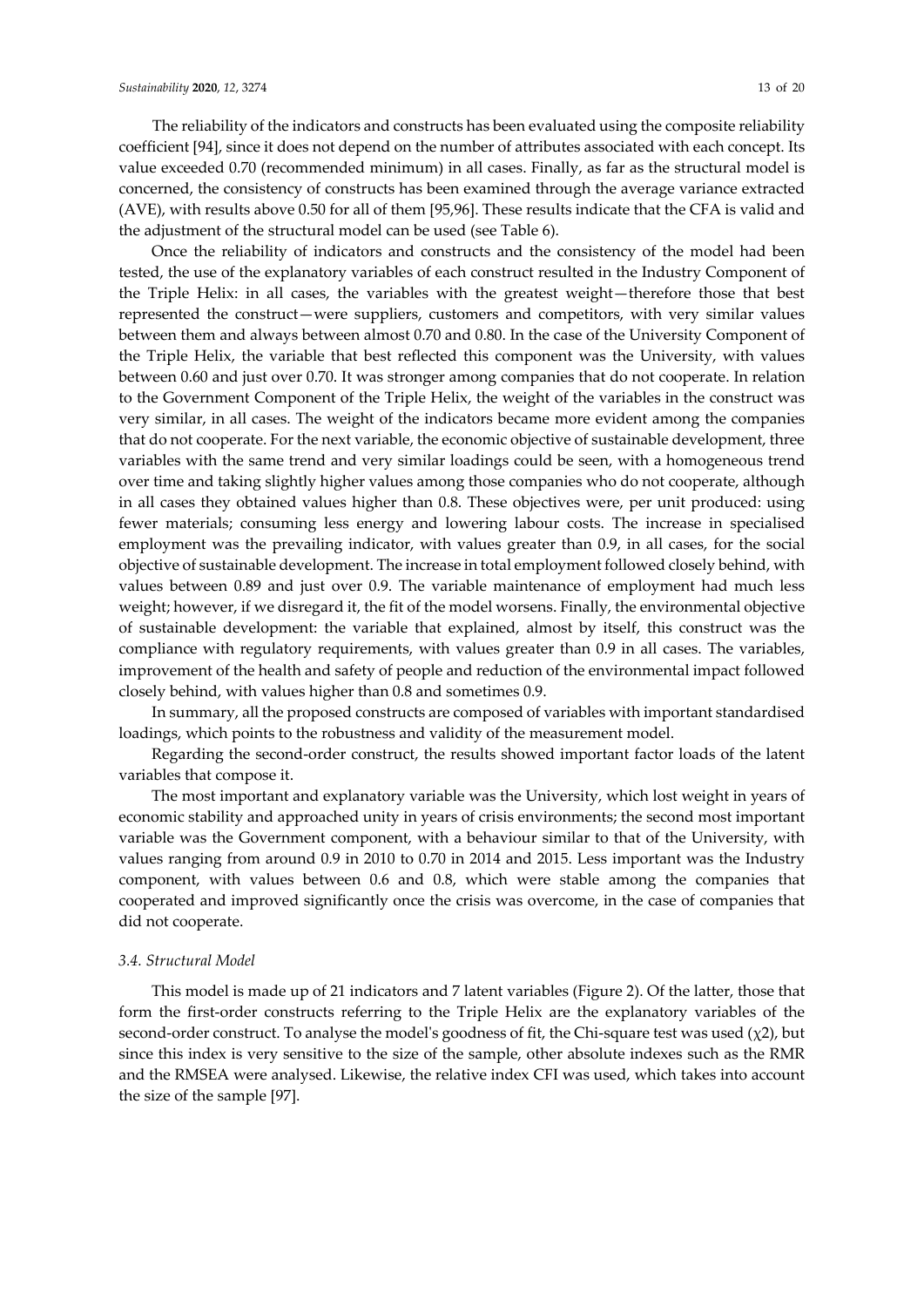|                         |       | <b>Establish Cooperative</b> |       | Do NOT Establish Cooperative |       |       |  |  |  |
|-------------------------|-------|------------------------------|-------|------------------------------|-------|-------|--|--|--|
| <b>Statistical Test</b> |       | Relationships                |       | Relationships                |       |       |  |  |  |
|                         | 2010  | 2014                         | 2015  | 2010                         | 2014  | 2015  |  |  |  |
| $\chi^2$                | 158   | 155                          | 194   | 157                          | 178   | 174   |  |  |  |
| df                      | 22    | 21                           | 17    | 52                           | 27    | 25    |  |  |  |
| <b>RMR</b>              | 0.018 | 0.014                        | 0.013 | 0.015                        | 0.014 | 0.014 |  |  |  |
| <b>RMSEA</b>            | 0.038 | 0.034                        | 0.035 | 0.033                        | 0.034 | 0.033 |  |  |  |
| CFI                     | 0.820 | 0.830                        | 0.830 | 0.840                        | 0.850 | 0.850 |  |  |  |

**Table 6.** Structural model adjustments**.** 

The model adjustments indicate a more than acceptable goodness of fit, because, although the CFI coefficient did not reach the ideal value, it was very close to it in all cases (see Table 6).

To confirm the hypotheses raised (Table 7), the impact of the Triple Helix on the innovation targets for sustainability was analysed—taking into account that the sample size gives greater significance to the relationships established—through the standardised factor loadings of the constructs of innovation targets for sustainability in the Triple Helix construct. The analysis showed a significant and positive impact, since the impact of the Triple Helix on the environmental sustainability objectives of cooperating companies increased significantly (45% in 2010, 72% in 2014 and 65% in 2015), a trend that was maintained in companies that did not cooperate (46% in 2010, 68% in 2014 and 71% in 2015). The same is true of the impact of the Triple Helix on social sustainability objectives (43% in 2010, 62% in 2014 and 64% in 2015 for cooperating companies and 49% in 2010, 72% in 2014 and 71% in 2015 for non-cooperating companies) and on economic sustainability objectives (37%, 69% and 61%, respectively, for cooperating companies and 39%, 71% and 64% for non-cooperating companies). On the other hand, using second-order models allowed us to specify the structure of the regressions between the constructs using the coefficient of determination (R squared or  $\mathbb{R}^2$ ) that indicates how much of its variance is explained by the model. In this case, the percentages ranged between 40% and 50%—significant values, since to be considered significant it is enough that they exceed 30% [86]. This leads us to confirm the hypotheses raised about the Triple Helix having a positive and significant impact on the innovation targets in the three dimensions, namely economic, social and environmental (H1, H2 and H3).

Likewise, the model is predictive in all cases, since the Triple Helix explained more than 20% (C.R. or R2) of the variance of the innovation targets for sustainability in all cases (see Table 7).

This explanatory power was higher for non-cooperative companies and in years of economic stability (2014 and 2015) [97].

| <b>Companies that Establish Cooperative Relationships</b>                       |              |             |                           |              |                     |      |      |      |  |  |
|---------------------------------------------------------------------------------|--------------|-------------|---------------------------|--------------|---------------------|------|------|------|--|--|
| <b>Impact of Triple Helix on Sustainability</b><br>% Explained Variance for the |              |             |                           |              |                     |      |      |      |  |  |
|                                                                                 |              |             | <b>Innovation Targets</b> | Triple Helix |                     |      |      |      |  |  |
| 2010<br>2014<br>2015                                                            |              |             |                           |              |                     |      | 2014 | 2015 |  |  |
| <b>MEDB</b>                                                                     | $\leftarrow$ | <b>TRHX</b> | 0.45                      | 0.72         | 0.65                | 0.40 | 0.42 | 0.53 |  |  |
| <b>SOCI</b>                                                                     | $\lt-$       | TRHX        | 0.43                      | 0.62         | 0.64                | 0.38 | 0.41 | 0.38 |  |  |
| <b>ECON</b>                                                                     | $\leftarrow$ | TRHX        | 0.37                      | 0.69         | 0.61                | 0.34 | 0.37 | 0.47 |  |  |
| Companies that do NOT Establish Cooperative Relationships                       |              |             |                           |              |                     |      |      |      |  |  |
| <b>Impact of Triple Helix on Sustainability</b><br>% Explained Variance for the |              |             |                           |              |                     |      |      |      |  |  |
|                                                                                 |              |             | <b>Innovation Targets</b> |              | <b>Triple Helix</b> |      |      |      |  |  |
|                                                                                 |              |             | 2010                      | 2014         | 2015                | 2010 | 2014 | 2015 |  |  |
| <b>MEDB</b>                                                                     | $\lt-$       | TRHX        | 0.46                      | 0.68         | 0.71                | 0.41 | 0.50 | 0.51 |  |  |
| <b>SOCI</b>                                                                     | $\lt-$       | TRHX        | 0.49                      | 0.72         | 0.71                | 0.44 | 0.51 | 0.50 |  |  |
| ECON                                                                            | $\lt-$       | TRHX        | 0.39                      | 0.71         | 0.64                | 0.36 | 0.46 | 0.42 |  |  |

**Table 7.** Impact and % variance of sustainability innovation targets explained**.**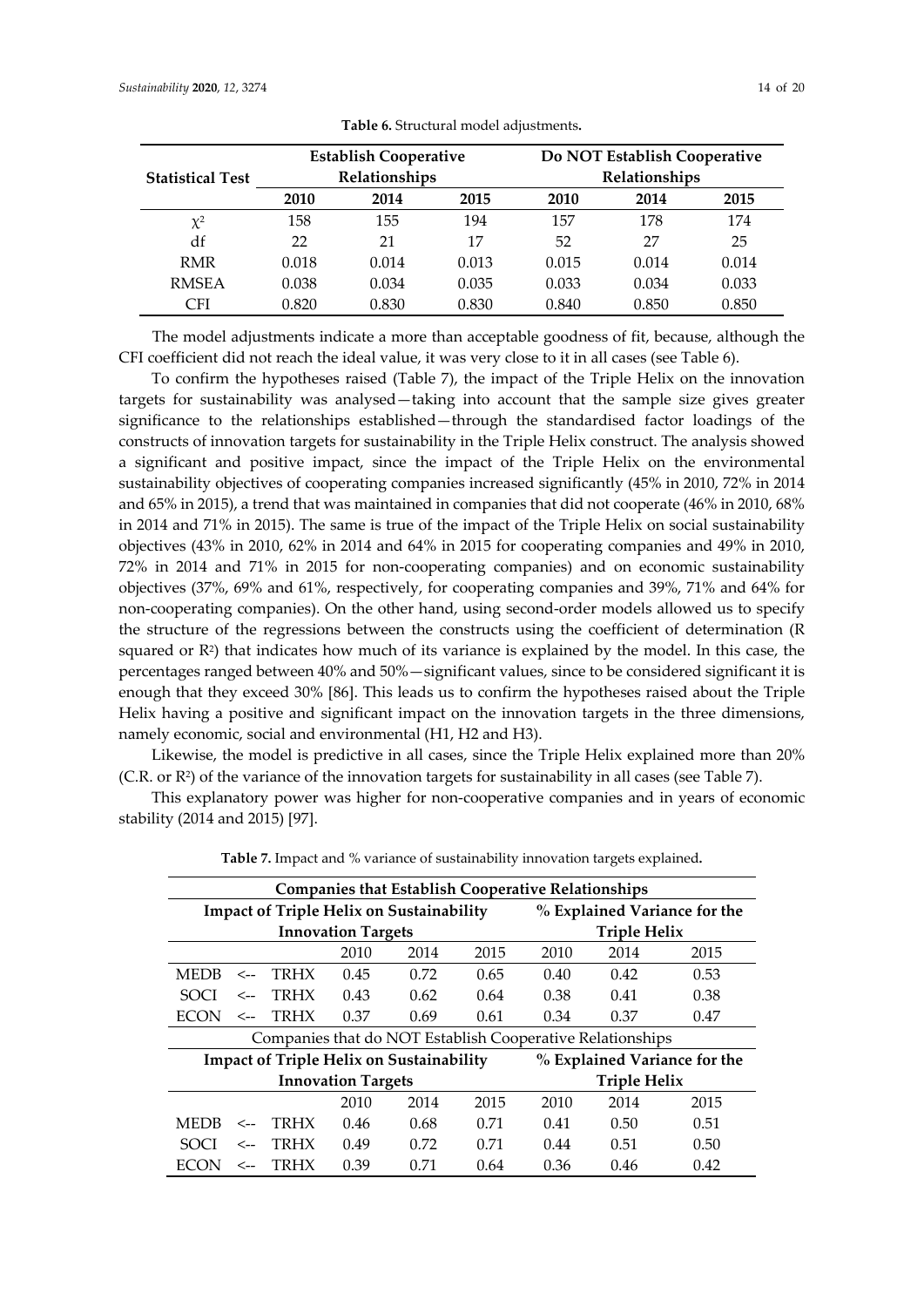With regard to the structural model, which considers the impact the Triple Helix has on the prioritisation of innovation targets for sustainability, the results showed a significant and similar impact for all companies and for the three dimensions of sustainable development.

It should be noted that the explanatory capacity increased significantly in the years of economic boom and that, although the difference is not very high, it acquired higher values when working with the companies that did not cooperate; the same happened with the percentage of variance that the Triple Helix explains with regard to each construct of the innovation targets. Again, the proposed model was predictive, since in all cases the percentage of variance explained assumed values above 20%.

The results are in line with other studies, such as those carried out by Etzkowitz and Zhou [35]; Kimatu [98]; Anttonen, Lammi, Mykkänen and Repo [34]; and Compagnucci and Spigarelli [99], among others.

#### **4. Discussion**

The results show that companies take into account information received from the Triple Helix in a similar way when setting sustainable innovation targets [31].

Within each of the dimensions of the objectives for sustainability, the innovation target variables with the most explanatory force coincide for all types of companies and economic environments. Thus, in terms of economic sustainability objectives, companies prioritise less material, less energy and less labour cost per unit produced. All of them refer to an improvement in production processes that result in a better use of resources, lower costs [27] and improvement in environmental management due to responsible management of resources [55].

Regarding social sustainability—measured through the employment objectives of companies it is the objectives of increasing specialised employment to innovate and increasing employment in general that prevail, and in that order. This shows, on the one hand, the preference of companies for hiring people sufficiently qualified to carry out their professional activity in terms of innovation [11] and, on the other hand, the commitment of the MHT sectors to social sustainability [42,43], reflected in their aim to create jobs even in times of economic recession. It is worth noting the relevance that, in all the years and cases, the information obtained from the Triple Helix has in the social dimension of sustainability, a fact that validates the role that this model plays as a facilitating agent of economic and social development [29,45].

For its part, environmental sustainability shows similar values in the factor loadings of the three objectives that comprise it. The variable "innovation target", which prevails in all situations, is refers to the fulfilment of all regulatory, health or safety requirements. In turn, the objective "least environmental impact", although with a high factor loading, is the one with the least explanatory force. This fact indicates that although the Spanish MHT companies are aware of the importance of innovation for environmental sustainability [61,62], this has not been disseminated through the entire organisation nor sufficiently rooted in it: the priority objective is aimed at innovations imposed by environmental regulations that must complied with. It is reasonable to think that environmental innovation has not yet led to the strategic behaviour that, as explained above, would be desirable [69–71]. However, it is in this dimension that the information obtained from the Triple Helix acquires most relevance, primarily due to the regulatory role of the government and, more peripherally, to the transfer of technological knowledge from higher education institutions.

In this context, companies consider the university component and its variable university as the most important when it comes to obtaining information from the Triple Helix, thus validating the driving role of academia in this model, especially when it comes to sustainability [26,32,50]. On the other hand, they give similar value to the information obtained from the other two components, except in a crisis environment (2010), when the government component acquires a relevant weight, possibly due to the importance of promotion and development policies for innovation in times of recession [18].

However, the analysis reveals that cooperation is not forthcoming; it is not a generalised fact among the Spanish MHT sector, despite the fact that the present research shows—through the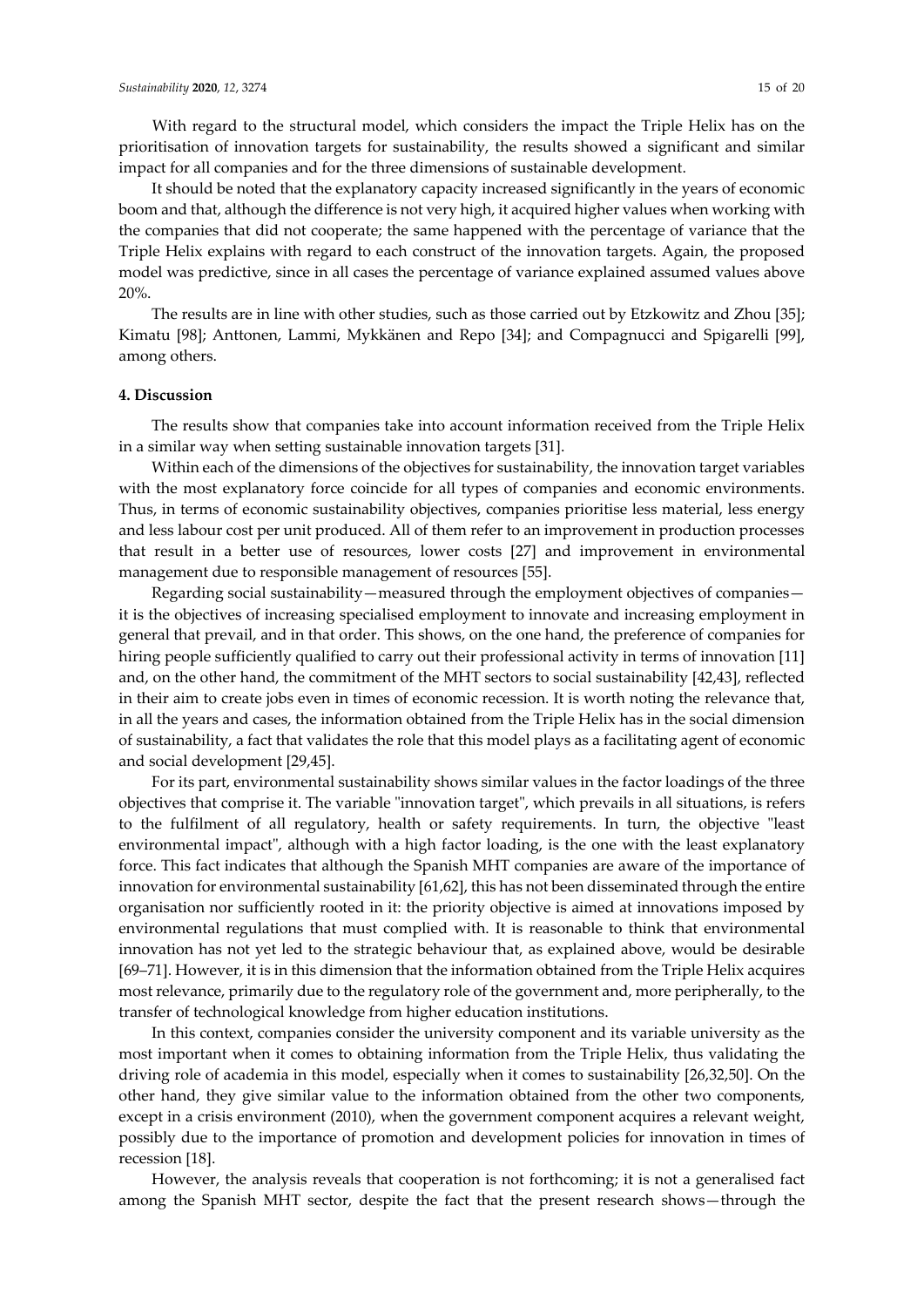mention of numerous research papers—the advantages of the Triple Helix model of cooperation for innovation in general [19–23] and for innovation in environmental sustainability in particular [74– 77]. Moreover, the fact that cooperation is superior in environments of economic recession indicates that the motivation is survival.

Contradictory results also appear, namely among the partners of the industry components in times of economic boom. This is the case with competitors with whom there are hardly any collaborations, however, the importance they give to the information obtained from competitorshas a similar weight to that obtained from suppliers and customers. This fact may originate from the technology watch and benchmarking carried out by these companies.

Equally, within the university component, the university loses ground to technology centres, public research organisations and consultancies, although it is considered to be a driving force and the most important source of information for innovation. This contradiction may stem from the difference in university-company "tempo" perceived by the company.

# **5. Conclusions and Future Research**

The results obtained represent a valuable contribution to the existing literature regarding the influence of the Triple Helix on sustainable development. As Scalia et al. [28] point out, although there is an extensive literature regarding the use of models such as that of the Triple Helix, there are still very few contributions with examples and practical applications in the field of sustainability. Our work covers part of this gap with a practical application in technology companies.

Thus, the analysis carried out shows that the information received from the Triple Helix has a positive and significant impact on companies when setting their objectives for sustainable innovation, in all three dimensions. Furthermore, the proposed model is of a predictive nature and shows a homogeneous behaviour regardless of the surrounding economic situation [9] and of whether or not the companies cooperate with Triple Helix economic actors.

Moreover, Spanish MHT companies show a high degree of involvement in sustainable development, as shown by the order of importance of the dimensions resulting from the application of the FEA, where sustainable development dimensions appear as a priority; this confirms that business competitiveness must be compatible with sustainable development [17].

The results show a different behaviour from the analyzed groups, identifying a group of companies that collaborate in a more stable way, modifying their behaviour in times of crisis compared to a time of growth. This suggests, as future lines of research, the analysis of the causes of its reluctance to cooperate and of this change in behaviour, whether it is an internal economic issue of the company or dependent on government aid to technology centres or other institutions. The analysis of incentives for cooperation should be an academic priority to the extent that it helps the different actors of the Triple Helix to make decisions for the improvement of sustainable innovation rates in a given area.

We think that the implications for management would include, in addition to those mentioned for companies, those of a governmental nature, since the latter allows for better decisions to be taken regarding support for the Triple Helix components involved in sustainable innovation.

Regarding the limitations of this research, the most important is access to the INE data, since they are published with a periodicity that does not allow us to work with more current data. Despite this limitation, which we are aware of, the data do reflect, as we intended, two different moments from the economic point of view, namely crisis and growth. Furthermore, the survey on business innovation has as its main objective—as the INE points out—offering direct information on the process of innovation in companies, through indicators that reveal its different aspects.

Another limitation consists in working only with MHT companies, as it does not allow us to ascertain whether the results are valid for other types of companies.

We are considering future lines of research to see if the results can be observed in other types of companies and if they can be compared with other countries whose business fabric is similar to Spain's.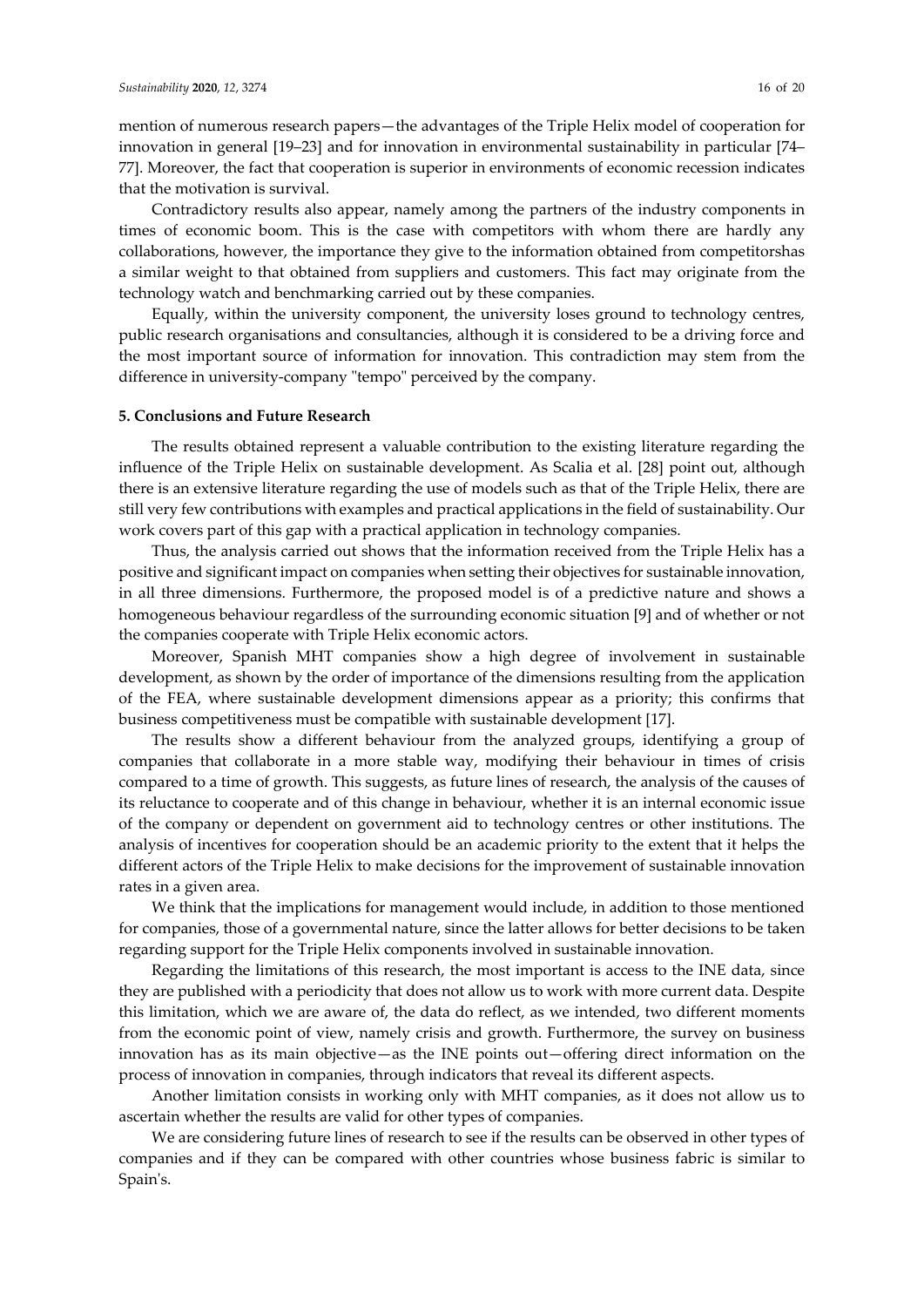**Author Contributions:** M.J.L.-V., J.P.-G., I.P.-C. and. A.C.-T. have equally contributed to the work in this research. This paper is part of the research project "Role of Triple Helix in Spanish innovation: 2010 vs. 2015", directed by M.J.L.-V. All authors have read and agreed to the published version of the manuscript.

**Funding:** This research received funding from the Management Evaluation and Business Innovation Department of the University of the Basque Country.

**Conflicts of Interest:** The funders had no role in the design of the study; in the collection, analyses or interpretation of data; in the writing of the manuscript or in the decision to publish the results.

# **References**

- 1. Razminiene, K. Circular economy in clusters' performance evaluation. *Equilibrium. Q. J. Econ. Econ. Policy*  **2019**, *14*, 537–559.
- 2. Zwiers, J.; Jaeger-Erben, M.; Hofmann, F. Circular Literacy. A knowledge-based approach to the circular economy. *Cult. Org.* **2020**, *26*, 121–141.
- 3. Bradley, K. (1997). Intellectual capital and the new wealth of nations. *Bus. Strateg. Rev.* **2009**, *8*, 53–62.
- 4. Brundlant, G. *Our Common Future*; Oxford University Press: Oxford, UK, 1987.
- 5. de Pablos, P.O. Evidence of intellectual capital measurement from Asia, Europe and the Middle East. *J. Intellect. Cap.* **2002**, *3*, 287–302.
- 6. OECD. *Technology and the Economy*; The Key Relationships: Paris, France, 1992.
- 7. Porter, M.E. *The Competitive Advantage of Nations;* Free Press: New York, NY, USA, 1990.
- 8. ONU ONU News 25 Septembre 2015. Available online: https://news.un.org/es/story/2015/09/1340191 (accesed 3 March 2020).
- 9. Flores, S. The territorial dimension of innovation and sustainability in the territory of cachaca and sugarcane's derivatives-Rio Grande do Sul Northern coast. *Confins* **2015**, *25*.
- 10. Selman, P. A sideways look at Local Agenda 21. *J. Env. Policy Plann.* **2010**, *2*, 39–53.
- 11. Shearlock, C.; James, P.; Phillips, J. Regional sustainable development: Are the new regional development agencies armed with the conformation they require? *Sustain. Dev.* **2000**, *8*, 79–88.
- 12. Sepúlveda, S.; Chavarría, H.; Rojas, P.; Picado, E.; Bolaños, D. *Metodología Para Estimar el Nivel de Desarrollo Sostenible en Espacios Territoriales*; IICA: San José de Costa Rica, Costa Rica, 2002.
- 13. Maillat, D.; Kebir, L. Learning Region et Systèmes Territoriaux de Production. Doctoral Dissertation, Working Paper IRER 9802ª, Université de Neuchâtel: Neuchâtel, Switzerland, 1998.
- 14. Maillat, D.; Grosjean, N. Globalisation et Systèmes Territoriaux de Production. Doctoral Dissertation, Working Paper IRER9906a, Université de Neuchâtel: Neuchâtel, Switzerland, 1999.
- 15. Vatne, E.; Taylor, M. Small Firms, Networked Firms and Innovation Systems: An introduction. In *The Networked Firm in a Global World. Small firms in new environments*; Ashgate: Farnham, UK, 2000; pp. 583–594.
- 16. Fitjar, R.; Gjelsvik, M.; Rodríguez-Pose, A. Organizing product innovation: Hierarchy, market. *Triple Helix*  **2014**, *1*, 1–21.
- 17. Bianchini, S.; Lissoni, F.; Pezzoni, M.; Zirulia, L. The economics of research, consulting, and teaching quality: Theory and evidence from a technical university. *Econ. Innov. New Technol.* **2016**, *25*, 668–691.
- 18. Saguy, S. Academia-industry innovation interaction: Paradigm shifts and avenues for the future. *Procedia Food Sci.* **2011**, *1*, 1875–1882.
- 19. Robin, S.; Schuber, T. Cooperation with public research institutions and success in innovation: Evidence from France and Germany, *Res. Policy* **2013**, *42*, 149–166.
- 20. Lööf, H.; Brostrom, A. Does knowledge diffusion between universities and industry increase innovativeness?" *J. Technol. Transfer.* **2008**, *33*, 73–90.
- 21. Nieto, M.; Santamaria, L. The importance of diverse collaborative networks for the novelty of product innovation. *Technovation* **2007**, *27*, 367–377.
- 22. Mohnen, P.; Mairesse, J.; Dagenais, M. *Innovativity: A Comparison Across Seven European Countries*; NBER Working Paper Series: Cambridge, UK, 2006.
- 23. Belderbos, R.; Carree, M.; Lokshin, B. Cooperative R&D and Firm Performance. *Res. Policy* **2004**, *33*, 1477– 1492.
- 24. Dodgson, M. Collaboration and innovation management. In *The Oxford Handbook of Innovation Management*; Oxford University Press: Oxford, UK, 2014.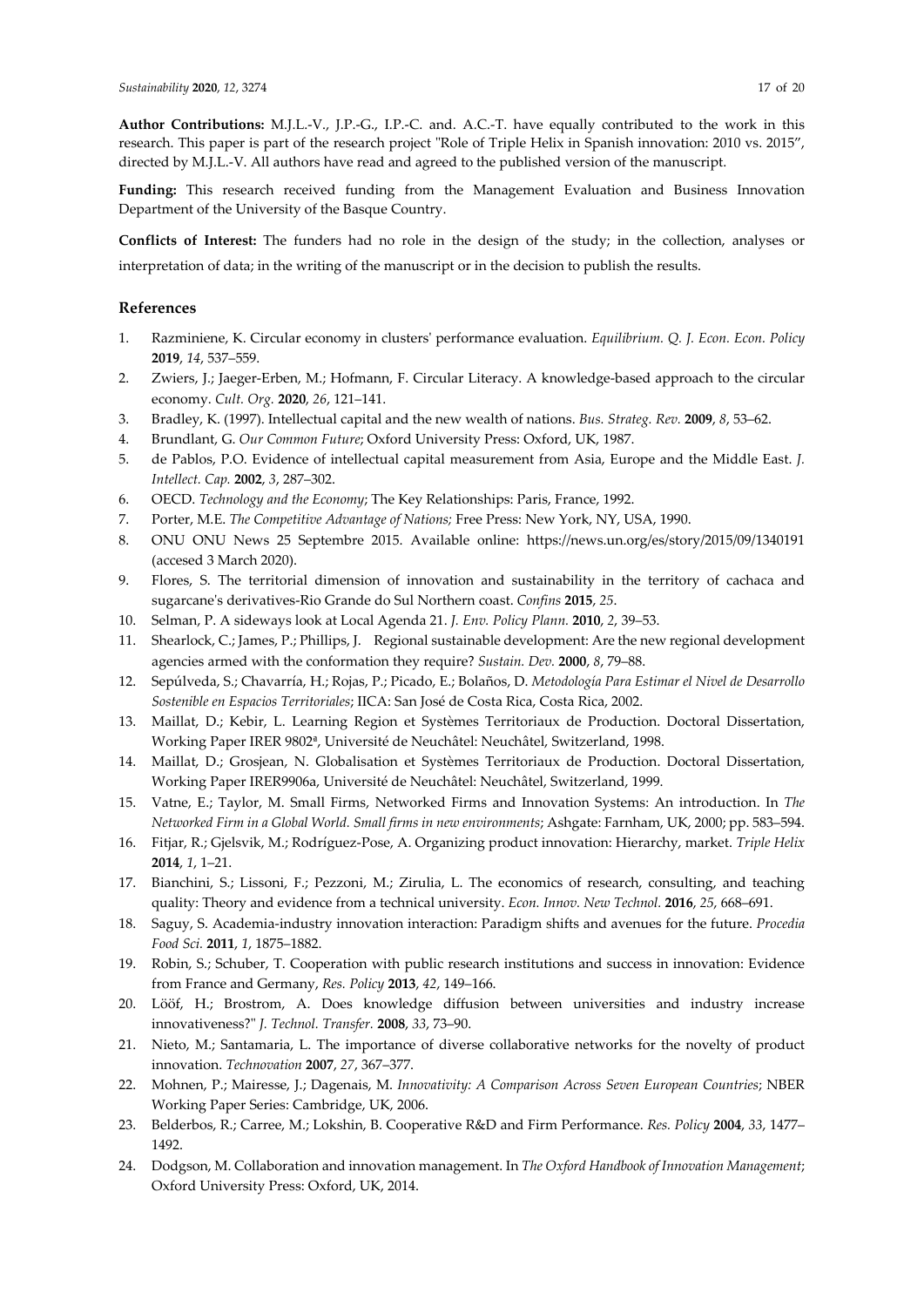- 25. Oñate, J.J.; Pereira, D.S.; Rodríguez, J.J.; Cachón, J. *Evaluación Ambiental Estratégica: La evaluación Ambiental de Políticas, Planes y Programas*; Ediciones Mundi-Prensa: Madrid, Spain, 2002.
- 26. Trencher, G.; Yarime, M.; McCormick, K.; Doll, C.; Kraines, S.; Kharrazi, A. Beyond the Third Mission: Exploring the Emerging University Function of Co-creation for Sustainability. *Sci. Public Policy* **2014**, *41*, 151–179.
- 27. Komiyama, H.; Takeuchi, K.; Shiroyama, H.; Mino, T. *Sustainability Science: A Multidisciplinary Approach*; UNU Press: Tokyo, Japan, 2011.
- 28. Scalia, M.; Barile, S.; Saviano, M.; Farioli, F. Governance for sustainability: A triple-helix model. *Sustain. Sci.*  **2018**, *13*, 1235–1244.
- 29. Scalia, M.; Angelini, A.; Farioli, F.; Mattioli, G.; Saviano, M. The chariots of Pharaoh at the red sea: The crises of capitalism and environment. A modest proposal towards sustainability. *Cult. Della Sostenibilità*  **2016**, *1*, 3–63.
- 30. Barile, S.; Saviano, M.; Polese, F.; Caputo, F. T-shaped people for addressing the global challenge of sustainability. In *Service Dominant Logic, Network and Systems Theory and Service Science: Integrating Three Perspectives for a New Service Agenda*; Giannini: Napoli, Italy, 2015.
- 31. Saviano, M.; Barile, S.; Farioli, F.; Orecchini, F. Strengthening the science–policy–industry interface for progressing toward sustainability: A systems thinking view. *Sustain. Sci.* **2019**, *14*, 1549–1564.
- 32. Orecchini, F.; Vitali, G.; Valitutti, V. Industry and academia for atransition towards sustainability: Advancing sustainability science through university-business collaborations. *Sustain. Sci.* **2012**, *7*, 57–73.
- 33. Perkmann, M.; Walsh, K. University–industry relationships and open innovation: Towards a research agenda. *Int. J. Manag. Rev.* **2007**, *9*, 259–280.
- 34. Anttonen, M.; Lammi, M.; Mykkänen, J.;P. Repo, P. Circular Economy in the Triple Helix of Innovation Systems. *Sustainability* **2018**, *10*, 2646.
- 35. Etzkowitz, H.; Zhou,C. Triple Helix twins: Innovation and sustainability. *Sci. Public Policy* **2006**, *33*, 77–83.
- 36. Guerrero, M.; Urbano, D. The impact of Triple Helix agents on entrepreneurial innovations' performance: An inside look at enterprises located in an emerging economy. *Technol. For. Soc.Chang.* **2017**, *119*, 294–309.
- 37. Leydesdorff, L.; Ivanova, I. Open innovation" and "triple helix" models of innovation: Can synergy in innovation systems be measured?. *J. Open Innov. Technol. Mark. Complex.* **2016**, *2*, 11.
- 38. Agyeman, J. *Environmental Justice and Sustainable Communities;* New York University: New York, NY, USA, 2005.
- 39. Lehtonen, M. The environmental-social interface of sustainable development: Capabilities, social capital, institutions. *Ecol. Econ.* **2004**, *49*, 199–214.
- 40. Murphy, K. The social pillar of sustainable development: A literature review and framework for for policy analysis. *Sustain. Sci. Pract. Policy* **2012**, *8*, 15–29.
- 41. Boström, N.; Sandberg, A. Cognitive Enhancement: Methods, Ethics, Regulatory Challenges. *Sci. Eng. Ethics*  **2009**, *15*, 311–341.
- 42. Agyeman, J.; Bullard, R.D., Evans, B. *Just Sustainabilities. Development in an Unequal World*; Earthscan: London, UK, 2003.
- 43. Smouts, M.C. *Développement Durable, Les Termes du Débat*; Armand Colin: Paris, France, 2008.
- 44. Sianipar, C.P.; Yudoko, G.; Adhiutama, A.; Dowaki, K. Community empowerment through appropriate technology: Sustaining the sustainable development. *Procedia Environ. Sci.* **2013**, *17*, 1007–1016.
- 45. Etzkowitz, H.; Gulbrandsen, M.; Levitt, J. *Public Venture Capital*, 2nd ed.; Aspen: New York, NY, USA, 2001.
- 46. Etzkowitz, H. Innovation in innovation: The Triple Helix of university—industry–government relations. *Soc. Sci. Infor.* **2003**, *42*, 293–337.
- 47. Villareal, O.; Calvo, N. From the Triple Helix model to the Global Open Innovation model: A case study based on international cooperation for innovation in Dominican Republic. *J. Eng. Technol. Manag.* **2015**, *35*, 71–92.
- 48. Carayannis, E.; Campbell, D. Open Innovation Diplomacy and a 21st Century Fractal Research, Education and Innovation (FREIE) Ecosystem: Building on the Quadruple and Quintuple Helix Innovation Concepts and the "Mode 3" Knowledge Production System. *J. Knowl. Econ.* **2011**, *2*, 327–372.
- 49. Ranga, M.; Etzkowitz, H. Triple Helix Systems: An Analytical Framework for Innovation Policy and Practice in the Knowledge Society. *Ind. High. Educ.* **2016**, *27*, 237–262.
- 50. Huang, J.; Van den Brink, H.; Groot, W. College Education and Social Trust: An Evidence-Based Study on the Causal Mechanisms. *Soc. Indic. Res.* **2011**, *104*, 287–310.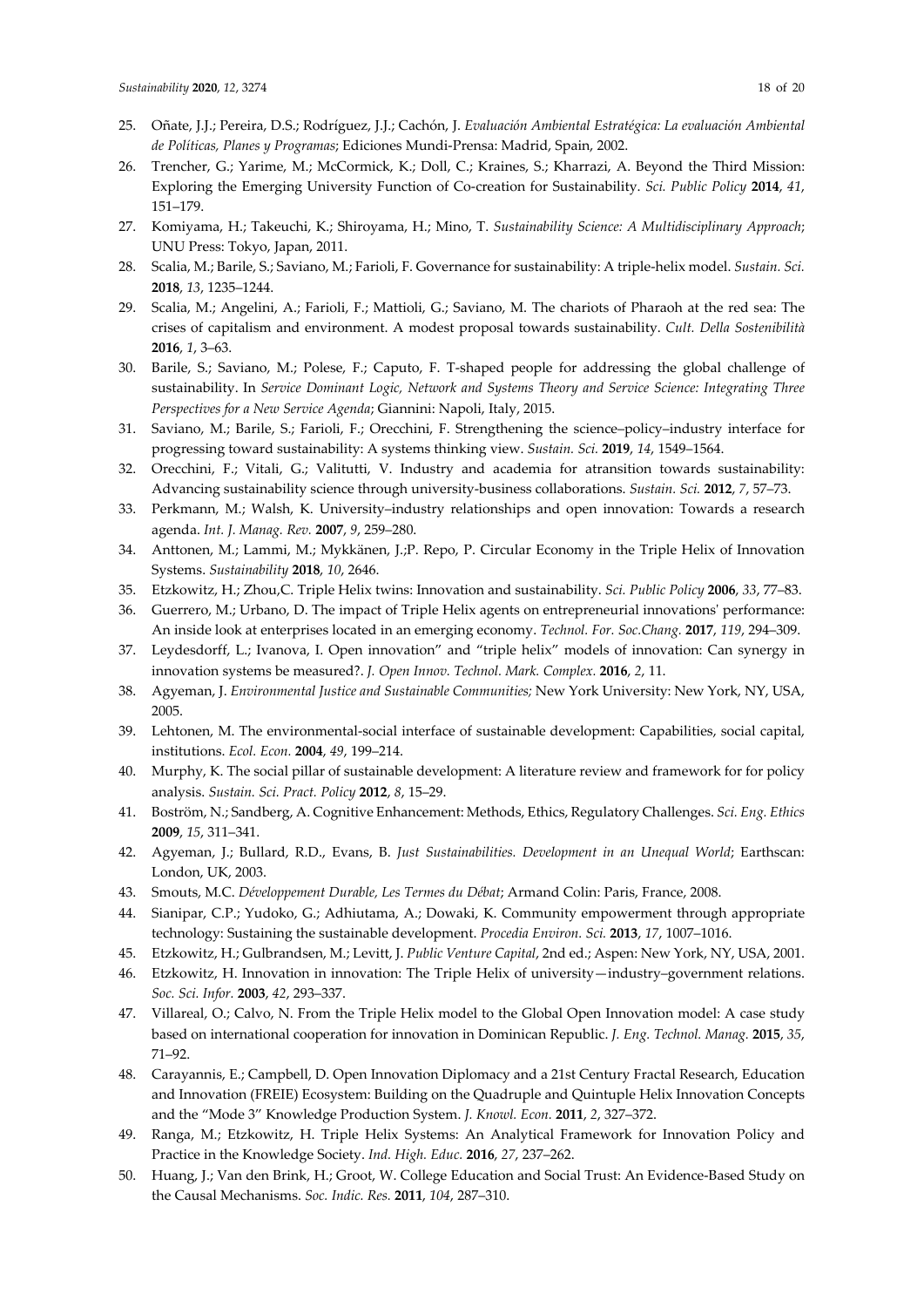- 51. Schmoch, U.; Schubert, T. Sustainability of incentives for excellent research–the German case. *Scientometrics*  **2009**, *81*, 195–218.
- 52. Kashyap, A.; Agrawal, R. Academia a new knowledge supplier to the industry! Uncovering barriers in the process. *J. Adv. Manag. Res.* **2019**, *16*, 715–733.
- 53. Frondizi, R.; Fantauzzi, C.; Colasanti, N.; Fiorani, G. The Evaluation of Universities' Third Mission and Intellectual Capital: Theoretical Analysis and Application to Italy. *Sustainability* **2019**, *11*, 12.
- 54. Cai, Y.; Ramis Ferrer, B.; Martinez Lastra, J. Building University-Industry Co-Innovation Networks in Transnational Innovation Ecosystems: Towards a Transdisciplinary Approach of Integrating Social Sciences and Artificial Intelligence. *Sustainability* **2019**, *11*, 1–23.
- 55. Hart, S. A natural resource-based view of the firm. *Acad. Manag. Rev.* **1995**, *20*, 986–1014.
- 56. Barrie, J.; Girma Zawdie, E. Assessing the role of triple helix system intermediaries in nurturing an industrial biotechnology innovation network. *J. Clean. Prod.* **2019**, *214*, 209–223.
- 57. Ellen MacArthur Foundation. Towards a Circular Economy: Business Rationale for an Accelerated Transition. 2015. Available online: https://www.ellenmacarthurfoundation.org (accesed on 9 March 2020).
- 58. Mittelstaedt, J.; Kilbourne, W. Macromarketing perspectives on sustainable consumption. In *Sustainable Consumption and Production: Framework for Action 2nd Conference of the Sustainable Consumption Research Exchange (SCORE!)*; Network, 10 and 11 March; Halles des Tanneurs: Brussels, Belgium, 2008.
- 59. Desrochers, P.; Hoffbauer, C. The post war intellectual roots of the population bomb. Fairfield Osborn's 'Our Plundered Planet' and William Vogt's 'Road to Survival' in retrospect. *J. Sustain. Dev.* **2009**, *1*, 37–61.
- 60. Simanis, E.; Hart, S. Innovation from the inside out. *MIT Sloan Manag. Rev.* **2009**, *50*, 77–86.
- 61. Boons, F.; Montalvo, C.; Quist, J.; Wagner, M. Sustainable innovation, business models and economic performance: An overview. *J. Clean. Prod.* **2013**, *45*, 1–8.
- 62. Urbinati, A.; Chiaroni, D.; Vittorio, C. Towards a New Taxonomy of Circular Economy Business Models. *J. Clean. Prod.* **2017**, *168*, 487–498.
- 63. EYGM. Six Growing Trends in Corporate Sustainability. An Ernst and Young Survey in Cooperation with GreenBiz Group. 2013. Available online: http://www.ey.com/US (accesed on 9 March 2020).
- 64. Hall, J. Sustainable development innovation; a research agenda for the next 10 years Editorial for the 10 Anniversary of the Journal of Cleaner Production. *J. Clean. Prod.* **2002**, *10*, 195–196.
- 65. OECD *Eco‐Innovation in Industry: Enabling Green Growth*; Paris, France, 2010.
- 66. Jones, J.; Corral de Zubielqui, G. Doing well by doing good: A study of university-industry interactions,innovationess and firm performance in sustainability-oriented Australian SMEs. *Technol. For. Soc. Chang.* **2017**, *123*, 262–270.
- 67. Hargrave, T.; Van De Ven, A. A Collective Action Model of Institutional Innovation. *Acad. Manag. Rev.*  **2007**, *31*, 864–888.
- 68. Mohrman, S.; Shani, A. Organizing for Sustainable Effectiveness: Taking Stock and Moving Forward. In *Organizing for Sustainability*; Emerald Press: London, UK, 2011; pp. 3–61.
- 69. Del Brío, J.; Junquera, B. A review of the literature on environmental innovation management in SMEs: Implications for public policies. *Technovation* **2003**, *23*, 939–948.
- 70. Schiederig, T.; Tietzer, F.; Herstatt, C. Green innovation in technology and innovation management-an exploratory literature review. *RD Manag.* **2012**, *42*, 180–192.
- 71. Klewitz, J.; Hansen, E. Sustainability-oriented innovation of SMEs: A systematic review. *J. Clean. Prod.* **2014**, *65*, 57–75.
- 72. Lopes da Silva, C.; Cardoso, R.; Narcizo, R. The Proximity between Academy, Industry and Government: Towards a More Sustainable Development of a Brazilian Oil Region. *Procedia Soc. Behav. Sci.* **2012**, *52*, 100– 109.
- 73. Etzkowitz, H. *Hélice Tríplice: Universidade‐Indústria‐Governo: Inovação em Ação*; EDIPUCRS: Porto Alegre, Brasil, 2009.
- 74. Baas, L.; Hjelm, O. Support your future today: Enhancing sustainable transitions by. *J. Clean. Prod.* **2015**, *98*,  $1 - 7$ .
- 75. Hjalmarsson, L. Biogas as a boundary object for policy integration–the case of Stockholm. *J. Clean. Prod.*  **2015**, *98*, 185–193.
- 76. Björklund, M.; Gustafsson, S. Toward sustainability with the coordinated freight distribution of municipal goods. *J. Clean. Prod.* **2015**, *98*, 194–204.